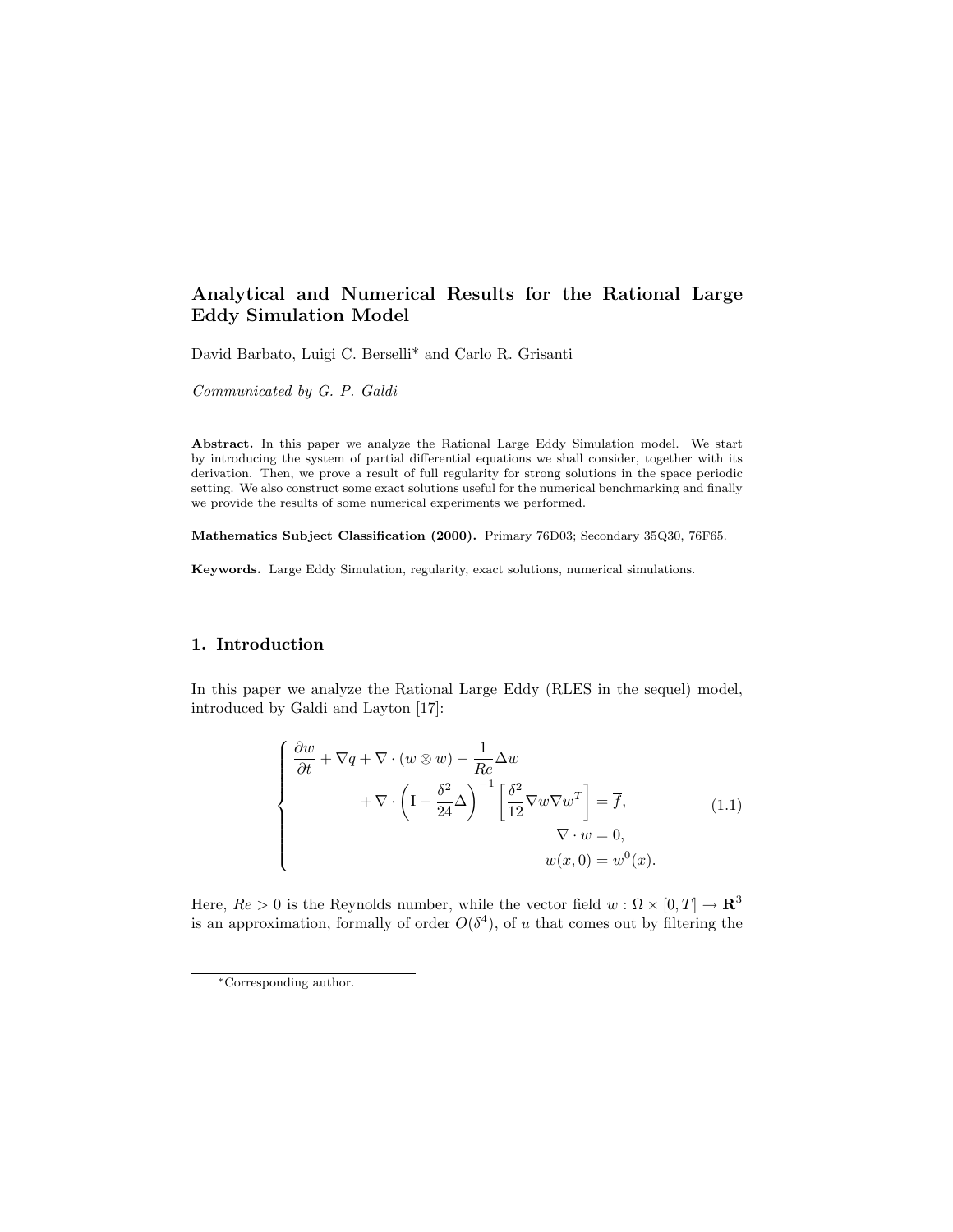Navier–Stokes equations

$$
\begin{cases}\n\frac{\partial u}{\partial t} + \nabla p + \nabla \cdot (u \otimes u) - \frac{1}{Re} \Delta u = f, \\
\nabla \cdot u = 0, \\
u(x, 0) = u^0(x),\n\end{cases}
$$
\n(1.2)

that are the well-known equations describing the motion of viscous, incompressible fluids (as usual the Navier–Stokes equations are studied in  $\Omega$  with homogeneous Dirichlet boundary conditions).

More precisely, w is an approximation of

$$
\overline{u}(x,t) = g_{\delta}(x) * u(x,t),
$$

where  $g_{\delta}(x)$  is a Gaussian kernel

$$
g_{\delta}(x) = \left(\frac{6}{\pi}\right)^{3/2} \frac{1}{\delta^3} e^{-\frac{6|x|^2}{\delta^2}},
$$

while ∗ denotes the usual convolution.

The study of flow at high Reynolds number poses problems that, at present, make not possible a Direct Numerical Simulations (DNS) for realistic values of Re. Consequently it is necessary to find approximate equations, easier to handle from the numerical point of view.

The mathematical challenge is to find the equations satisfied by the filtered velocity  $\overline{u}$  that should describe the "mean motion" of the fluid – roughly speaking – the good part of the flow, without the fluctuation due to turbulent effects.

Our intent is to continue the mathematical analysis of the RLES model started in Iliescu [21], Berselli et al. [8], and Berselli and Grisanti [9], and also to provide some numerical tests for the pure Fourier–Galerkin method.

We recall that the model (1.1) is derived with the classical methods of Large Eddy Simulation (LES). We also point out that the system appearing in  $(1.1)$  is not a differential system, due to the presence of the non-local term

$$
\left(\mathbf{I} - \frac{\delta^2}{24}\Delta\right)^{-1} \left[\frac{\delta^2}{12}\nabla w\nabla w^T\right]_{ij} := \left(\mathbf{I} - \frac{\delta^2}{24}\Delta\right)^{-1} \frac{\delta^2}{12} \sum_{l=1}^3 \frac{\partial w^i}{\partial x_l} \frac{\partial w^j}{\partial x_l}.
$$
 (1.3)

In this context the appropriate boundary conditions that should be supplemented in the inversion of the Laplace operator are not completely known, and the various tests performed herein and in references [22, 23, 25, 27] regard the periodic case or the Neumann boundary conditions.

The problem of the boundary condition that should complete system (1.1) is still open. We consider the periodic setting, that is the simplest to threat and the only one that allow us to prove rigorous results. We observe that a Navier-type condition has been proposed by Galdi and Layton [17] and a recent study also of nonlinear slip with friction boundary conditions can be found in John, Layton, and Sahin [28].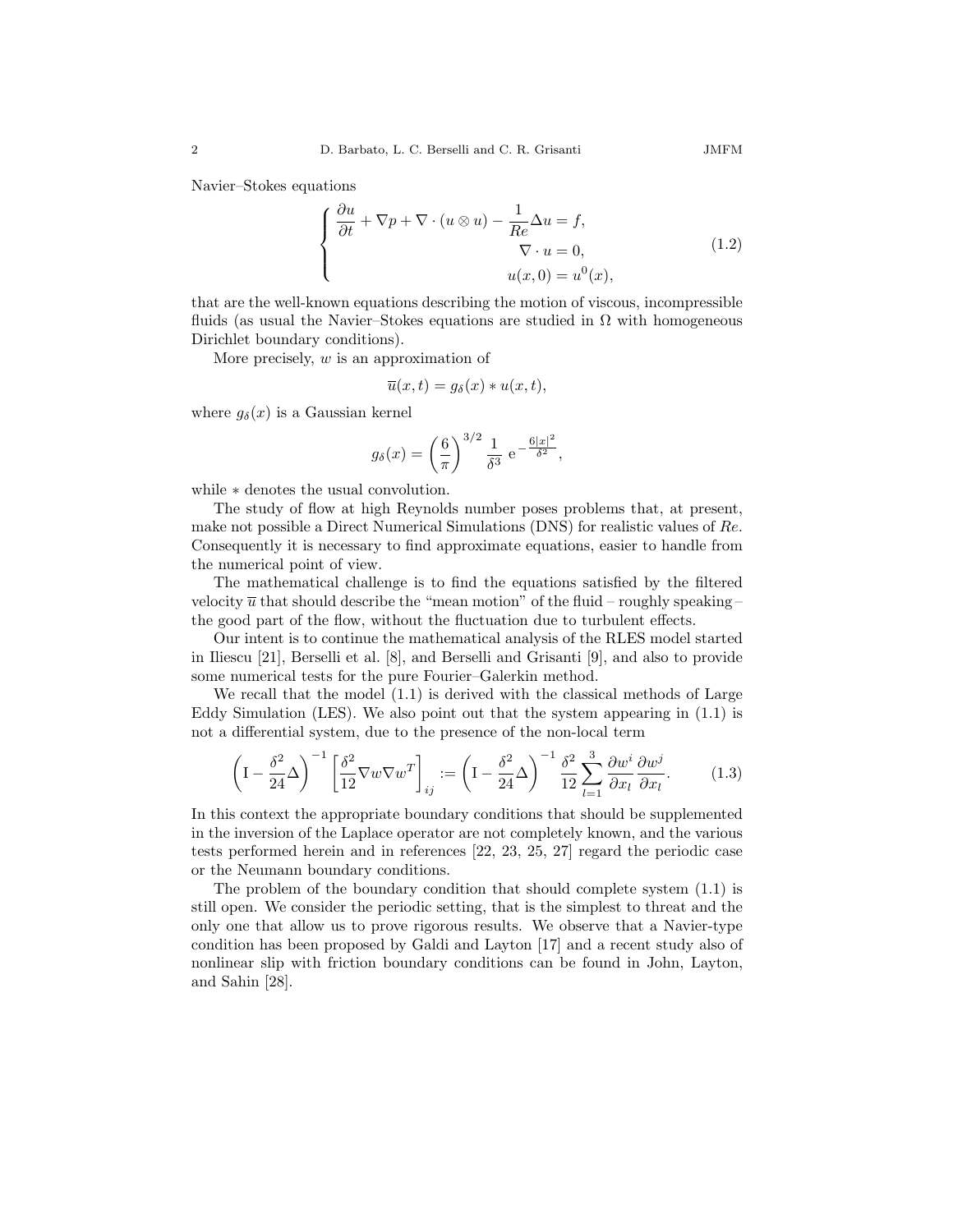For the sake of completeness, we want to point out that the RLES is one of the possible LES models that has been proposed. In particular, we want to compare our results with others obtained for the same model. We apologize, but references are necessarily related only to a restricted part of the relevant work on the subject. For recent developments – along different paths – we refer the interested reader to the following papers (in alphabetic order): Aldama [3]; Cottet, Jiroveanu, and Micheaux [14]; Foiaş, Holm, and Titi [16]; Hughes, Mazzei and Jansen [20]; Stolz and Adams [36], and many many others, cited for instance in the recent book on the subject written by Sagaut [35] and Geurts [18]. Several papers can be found on LES and we are just citing those regarding models similar to ours, and those using the techniques typical of the mathematical and numerical analysis of partial differential equations.

Plan of the paper. In Section 2 we briefly derive the RLES model and we give some references to other method recently proposed or commonly used. In Section 3 we recall some of the known analytical results, and we prove a regularity result. In Section 4 we provide the study of some classes of exact solutions and in Section 5 we report the results of some numerical experiments.

## 2. Derivation of RLES the model

For the reader's convenience, we recall the main steps and assumption needed to derive system (1.1), approximating the mean velocity.

The procedure can be resumed in the following steps and, apart step number 5, the technique is typical of other classic LES models.

- 1. extend all the variables appearing in the Navier–Stokes equations (1.2) to  $\vec{0}$ outside the domain  $Ω$ ;
- 2. apply the filter, that acts as a convolution with the gaussian kernel  $g_{\delta}$ ;
- 3. assume that convolution and the linear operators commute;
- 4. pass to the frequency space via the Fourier transform;
- 5. by using the so called  $(0,1)$  subdiagonal Padé rational approximation of the exponential function, approximate the Fourier transform of  $\overline{u \otimes u} =$  $g_{\delta} * (u_i u_j)$  in terms only of the Fourier transform of  $\overline{u} = g_{\delta} * u$ . This is done up to a certain order of  $\delta$ ;
- 6. apply the inverse Fourier Transform to get system (1.1).

This way of reasoning leads to the system  $(1.1)$  that does not contain  $O(\delta^4)$  terms. Terms that involving higher powers of  $\delta$  are supposed to be small, compared to those that are retained. This is just a formal procedure, since nothing ensures that the disregarded terms are smaller than the retained ones. On the other hand, this is the starting step in the derivation of reasonable LES models and we do not insist on it. For further details and comprehensive references on classical LES models based on wave-number asymptotic, see Aldama [3] and the recent books by Sagaut [35] and John [27].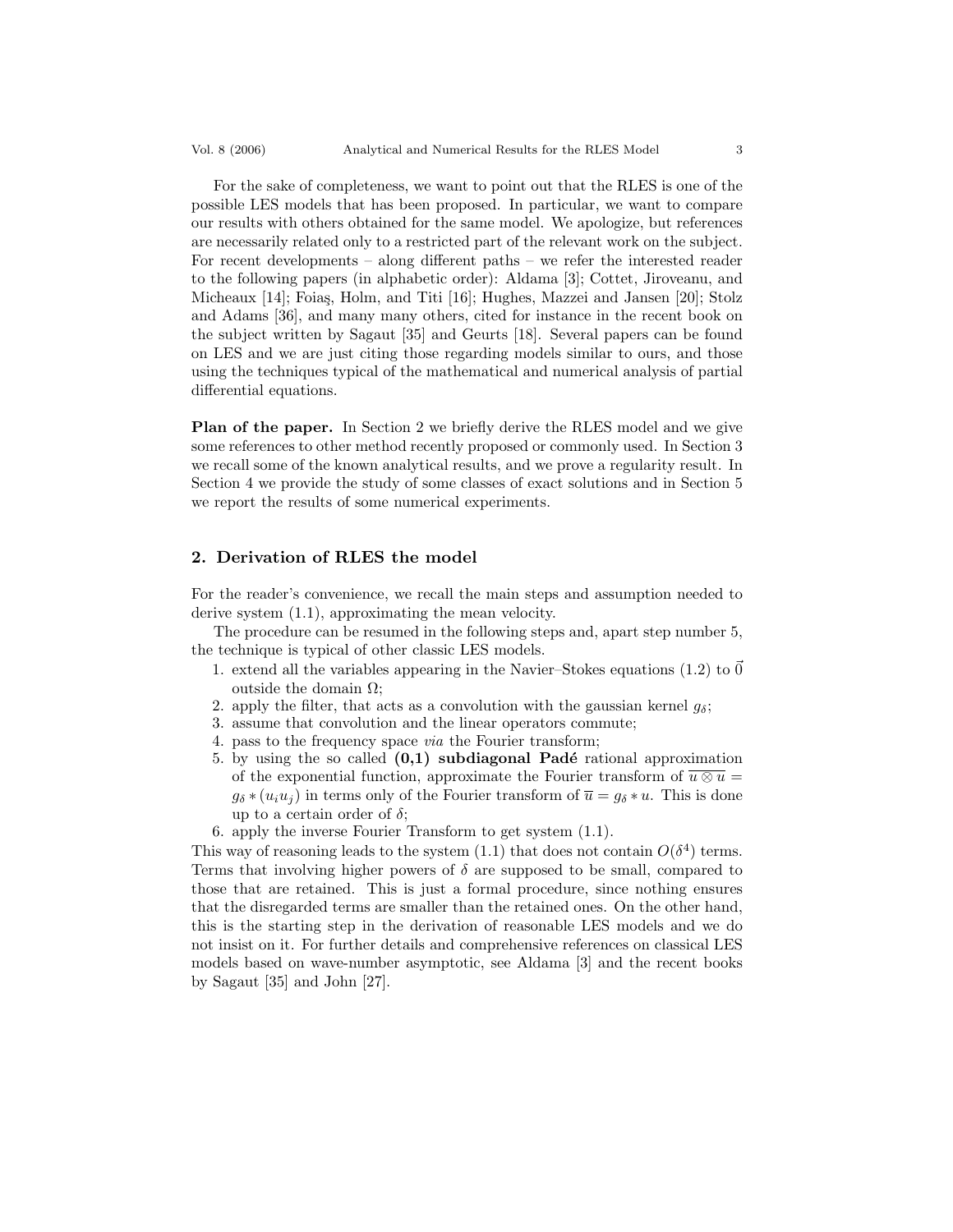The subdiagonal approximation is used to approximate the Fourier transform of the Gaussian kernel in a satisfactory physical consistent way. The complete derivation of the RLES model (1.1), together with the physical motivation that inspired it can be found in Galdi and Layton [17].

Remark 2.1. We observe that the derivation is based on the application of the Fourier Transform and then in presence of boundaries, the functions are simply extended by zero outside their domain. This introduce an additional Boundary Commutation Error, as reported and analyzed by Dunca, John, and Layton [15].

To be more precise in the description of the derivation of the model, we briefly explain the steps that lead to (1.1) and also to the gradient model.

### 2.1. The gradient model

Since we assume that u is equal to its filtered part  $\overline{u}$ , plus "turbulent fluctuations" (defined by  $u' = u - \overline{u}$ ) we have

$$
u = \overline{u} + u'
$$
 and  $\overline{u} = g * (\overline{u} + u')$ 

and an application of the Fourier transform yields  $\hat{\overline{u}}(k) = \hat{g}_{\delta}(k)\hat{\overline{u}}(k) + \hat{g}_{\delta}(k)\hat{u}'(k)$ , with

$$
\widehat{u'}(k) = \left(\frac{1}{\widehat{g}_{\delta}(k)} - 1\right) \widehat{\overline{u}}(k).
$$

The above formula gives

 $\overline{a}$ 

$$
\begin{aligned}\n\overline{\widehat{\overline{u}}\,\overline{u}} &= \widehat{g}_{\delta}(k)\,\widehat{\overline{u}}(k) * \widehat{\overline{u}}(k) \\
\overline{\widehat{\overline{u}}\,u'} &= \widehat{g}_{\delta}(k)\,\widehat{\overline{u}}(k) * \left[ \left( \frac{1}{\widehat{g}_{\delta}(k)} - 1 \right) \widehat{\overline{u}}(k) \right] \\
\overline{\widehat{u'}\,\overline{u}} &= \widehat{g}_{\delta}(k) \left[ \left( \frac{1}{\widehat{g}_{\delta}(k)} - 1 \right) \widehat{\overline{u}}(k) \right] * \widehat{\overline{u}}(k) \\
\overline{\widehat{u'}\,\overline{u'}} &= \widehat{g}_{\delta}(k) \left[ \left( \frac{1}{\widehat{g}_{\delta}(k)} - 1 \right) \widehat{\overline{u}}(k) \right] * \left[ \left( \frac{1}{\widehat{g}_{\delta}(k)} - 1 \right) \widehat{\overline{u}}(k) \right]\n\end{aligned}
$$

Some conventional LES models are derived by using the following Taylor series expansion for  $\hat{g}_{\delta}(k)$ :

$$
\widehat{g}_{\delta}(k) = 1 - \frac{\delta^2}{4\gamma}|k|^2 + O(\delta^4), \qquad \frac{1}{\widehat{g}_{\delta}(k)} - 1 = \frac{\delta^2}{4\gamma}|k|^2 + O(\delta^4) \tag{2.1}
$$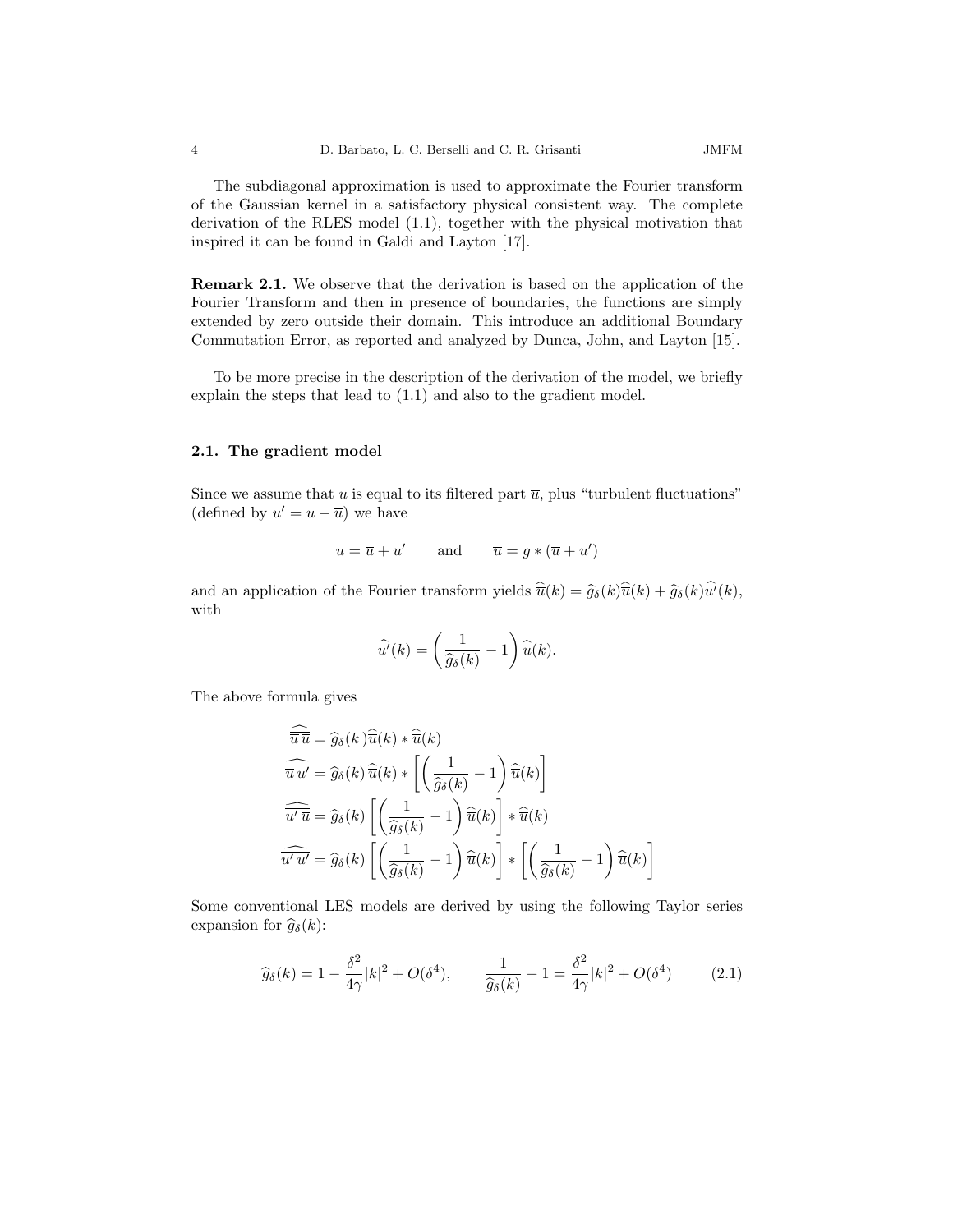Substitution of (2.1) in the above formulas, and application of the inverse Fourier transform implies the following expressions:

$$
\overline{\overline{u}\,\overline{u}} = \overline{u}\,\overline{u} + \frac{\delta^2}{4\gamma} \Delta(\overline{u}\,\overline{u}) + O(\delta^4)
$$

$$
\overline{\overline{u}\,u'} = -\frac{\delta^2}{4\gamma} \overline{u} \,\Delta \overline{u} + O(\delta^4)
$$

$$
\overline{u'\,\overline{u}} = -\frac{\delta^2}{4\gamma} \Delta \overline{u}\,\overline{u} + O(\delta^4)
$$

$$
\overline{u'u'} = O(\delta^4).
$$

Ignoring the terms that are of order of  $\delta^4$ , we finally get the "gradient model"

$$
\begin{cases}\n\frac{\partial w}{\partial t} + \nabla q + \nabla \cdot (w \otimes w) - \frac{1}{Re} \Delta w + \nabla \cdot \left[ \frac{\delta^2}{12} \nabla w \nabla w^T \right] = \overline{f}, \\
\nabla \cdot w = 0, \\
w(x, 0) = w^0(x).\n\end{cases}
$$
\n(2.2)

Note that this classical method has the drawback of a possible increasing of high wave-numbers. In fact, if  $u \in L^2$  we cannot ensure that  $\widehat{w} = \widehat{g_{\delta} * u} \simeq (1 - \frac{\delta^2}{4\gamma})$  $\frac{\delta^2}{4\gamma})|k|^2\widehat{u}$ belongs again to  $L^2$ . Anyway it has been employed quite successfully in conjunction with additional dissipation for subfilter scale terms, see [13, 25, 14]

## 2.2. The Rational LES model

The RLES model (1.1) is derived along the same lines, but by using the following approximation. The Pad´e approximant are introduced since they are decreasing at infinity and the corresponding approximate equations (approximate to the order of  $\delta^4$ ) may have a better behavior.

By using the following  $(0, 1)$ -Padé approximation of the exponential

$$
\widehat{g}_{\delta}(k) = \frac{1}{1 + \frac{\delta}{4\gamma}|k|^2} + O(\delta^4), \qquad \frac{1}{\widehat{g}_{\delta}(k)} - 1 = \frac{\delta}{4\gamma}|k|^2 + O(\delta^4) \tag{2.3}
$$

and by using the same formal techniques used in the derivation of the Gradient model (2.2), we obtain corresponding terms:

$$
\overline{u}\overline{u} = \left(I - \frac{\delta^2}{24}\Delta\right)^{-1}\overline{u}\,\overline{u} + O(\delta^4)
$$

$$
\overline{u}\,\overline{u'} = -\frac{\delta^2}{4\gamma}\left(I - \frac{\delta^2}{24}\Delta\right)^{-1}\overline{u}\,\Delta\overline{u} + O(\delta^4)
$$

$$
\overline{u'\overline{u}} = -\frac{\delta^2}{4\gamma}\left(I - \frac{\delta^2}{24}\Delta\right)^{-1}\Delta\overline{u}\,\overline{u} + O(\delta^4)
$$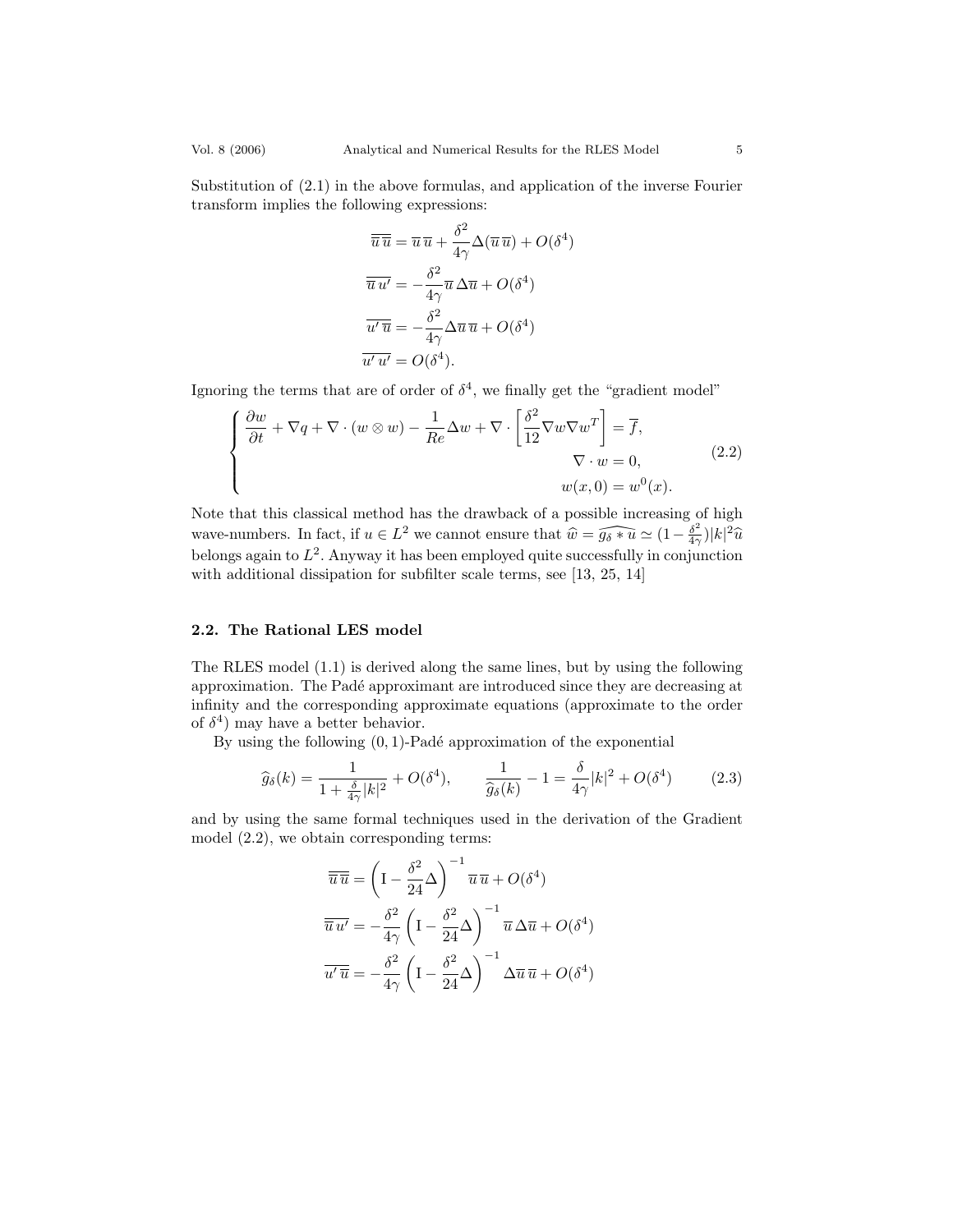$$
\overline{u' u'} = \frac{\delta^4}{16\gamma^2} \left( I - \frac{\delta^2}{24} \Delta \right)^{-1} \Delta \overline{u} \, \Delta \overline{u} + O(\delta^6).
$$

Substitution into the equation and some algebraic manipulations give finally system (1.1).

In the above system we did not specify the boundary conditions involved in the inversion of the Laplace operator. In fact, there are no conditions working in the whole space. In the applications it is standard to employ the Neumann ones (the natural for the Laplace equations), or the periodic ones, in the space periodic setting.

#### 2.3. Various remarks

We observe that the RLES model is very similar to the *Lagrangian Averaged Navier–Stokes* (LANS)  $\alpha$ -model (that has been derived in a completely different way) introduced by Holm et al.  $[19]$ , and recently analyzed by Foias et al.  $[16]$ .

From the point of view of modeling we note that both the Gradient and the RLES models discard the subfilter scale terms

$$
(u-\overline{u})\otimes (u-\overline{u})\stackrel{\text{def}}{=} u'\otimes u',
$$

since they turn out to be (formally) of the fourth order, in that development. For this reason, other high order Rational LES models (HOSFS), that involve high order Padé approximants, have been recently investigated, see Berselli and Iliescu [10]. Other high order LES models, derived in a different way, have been recently proposed; see for instance Katopodes et al. [29].

Passing to some numerical results, we recall that the solutions to (1.1) show a better behavior, with respect to other models commonly used in LES. In this respect see the comparison of various model performed by Iliescu et al. [25].

The problem of the "closure" of the system has been studied by several authors. By closure we mean to find the differential (or integro-differential or pseudodifferential, or something else) system satisfied by  $\overline{u}$ , i.e., a system having only  $(\overline{u}, \overline{p})$  as unknowns. A classical system that should model the effect of the unresolved scales, i.e., of the terms that are not retained, is the model proposed by Smagorinsky (with  $\mu = 1$ ):

$$
\begin{cases}\n\frac{\partial w}{\partial t} + \nabla p + \nabla \cdot (w \otimes w) - \frac{1}{Re} \Delta w - \\
\qquad - c_S \nabla \cdot (|\nabla w + \nabla w^T|^{2\mu} (\nabla w + \nabla w^T)) = f, \\
\qquad \qquad \nabla \cdot w = 0, \\
w(x, 0) = w^0(x).\n\end{cases} (2.4)
$$

This system has been introduced in the meteorology context and it is based on the physical assumption (assumption made by Boussinesq in 1877 for the first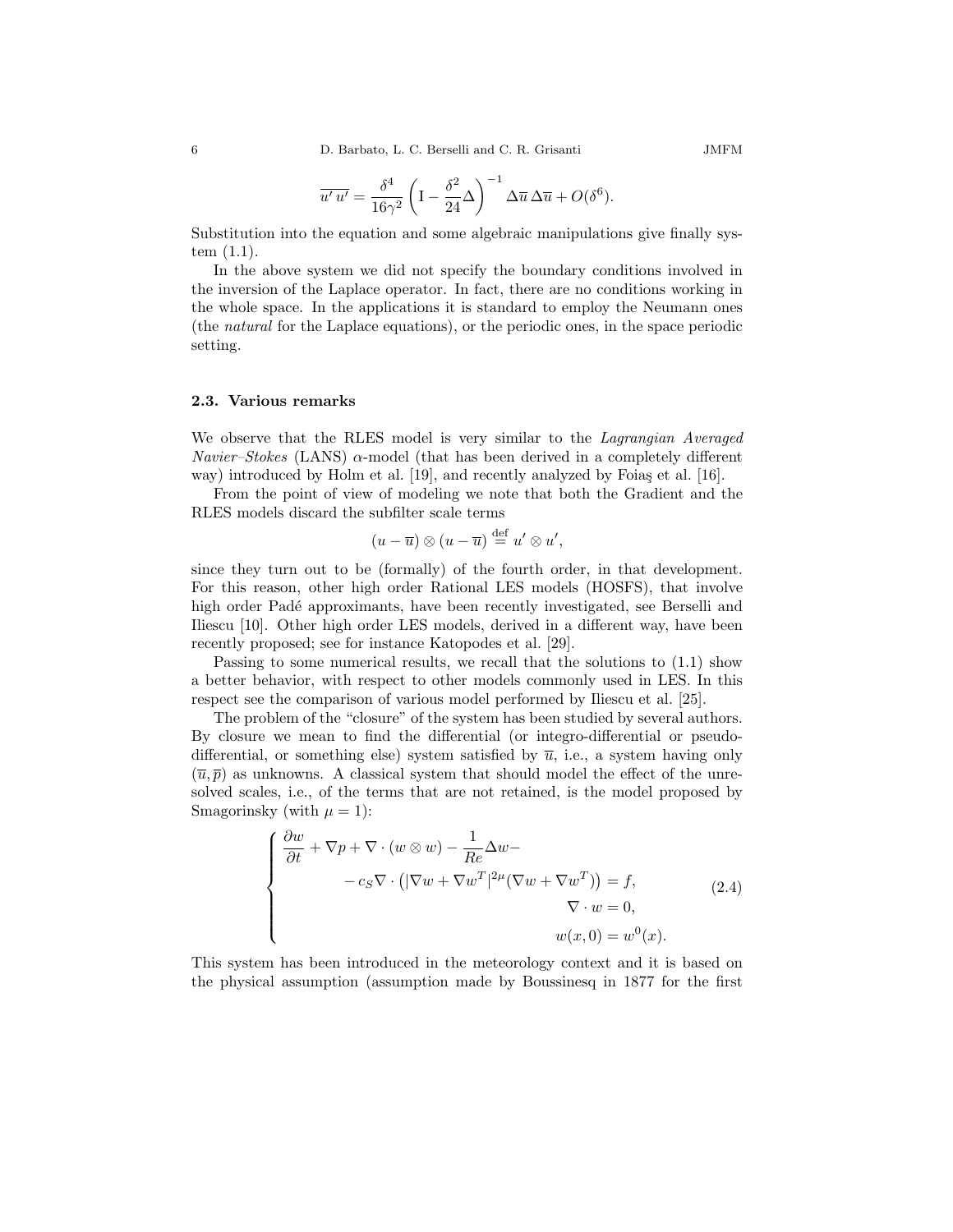time) that turbulent fluctuations are "dissipative in mean." System (2.4) results too dissipative for applications, but a combination of the gradient model and an extra-dissipative term is widely used in the application: it is a common practice to use p-Laplacian to stabilize the numerical simulations, obtaining a class of mixed models. The Smagorinsky system had some interest also in the study of the possible regularity of the Navier–Stokes equations, considering the limit with  $\mu \to 0$ . The mathematical analysis for system  $(2.4)$  started with Ladyžhenskaya [31].

## 3. Analytical results

A preliminary analysis, concerning the possible existence of weak solution for (1.1), has been performed by Galdi, Iliescu, and Layton (see Iliescu [21]). By adding an extra dissipative term of the Smagorinsky type

$$
(c_1 + c_2 |\nabla \overline{u} + \nabla \overline{u}^{\mathrm{T}}|^{2\mu}) (\nabla \overline{u} + \nabla \overline{u}^{\mathrm{T}}).
$$

with  $c_1, c_2$  positive constants and  $\mu \geq 0.1$ , they obtained suitable energy estimates. See also the discussion in John [27]. The results are similar to those obtained by Coletti [12] for the gradient model.

Here and in the sequel we consider periodic functions and consequently  $Q =$  $]0, \mathcal{L}[^3\subset \mathbf{R}^3$ ; besides  $H^s$  will denote the Hilbert space of periodic vector valued functions u, belonging to the Sobolev space  $[H<sup>s</sup>(Q)]<sup>3</sup>$  and with vanishing mean value. The functions in  $H^s$  can be written as

$$
u = \sum_{k \in \mathbf{Z}^3} c_k e^{\frac{2i\pi k \cdot x}{\mathcal{L}}}, \qquad \overline{c}_k = c_{-k}, \quad c_0 = 0
$$

and the norm in  $H^s$  is defined as

$$
||u||^2_{H^s} = \sum_{k \in \mathbf{Z}^3} |k|^{2s} |c_k|^2.
$$

Note that the latter formula allows to consider real (and also negative) values for s. The spaces  $L^p$ ,  $1 \leq p \leq \infty$ , with norm  $\|\cdot\|_p$  are the customary Lebesgue spaces on Q; we also denote by  $W^{k,p}$ , with norm  $\|\cdot\|_{W^{k,p}}$ , the usual Sobolev spaces on Q and we do not distinguish between scalar and vector valued functions spaces. We use this particular simple setting to avoid the big technical difficulties due to the boundary conditions. In this way we can focus on fine properties of the solutions to (1.1).

In reference [8] it is analyzed system (1.1) (i.e., no additional Smagorinsky terms are added) and it is proved the following result of existence and uniqueness of strong solutions, i.e., solutions such that

$$
w \in L^{\infty}(0,T;H^1) \cap L^2(0,T;H^2)
$$
 and  $\frac{\partial w}{\partial t} \in L^2(0,T;L^2)$ .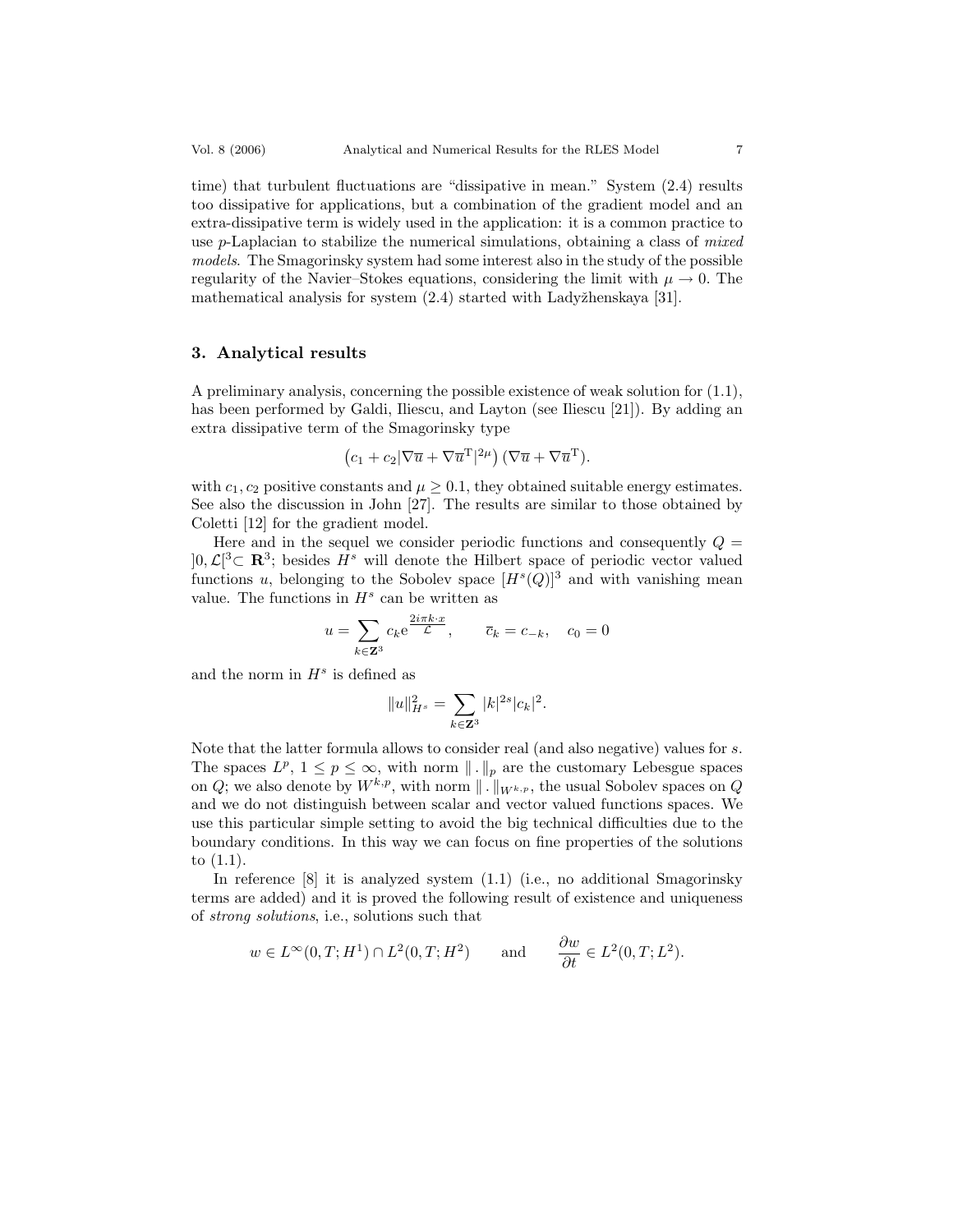**Theorem 3.1.** Let be given  $w_0 \in H^1$ , with  $\nabla \cdot w_0 = 0$ , and let be given  $\overline{f} \in$  $L^2(0,T;L^2)$ . Then, there exists a strictly positive  $T^* = T^*(\|\nabla w_0\|_2, Re, \overline{f}, \delta)$  such that there exists a unique strong solution to  $(1.1)$  in  $[0, T^*).$ 

The proof is based on a Galerkin approximation and standard tools of functional analysis, together with precise estimates of the turbulent part of the stress tensor – the one coming out from the term  $(1.3)$  – in negative Sobolev spaces.

This result has been improved in Berselli and Grisanti [9], where it is shown that  $T^*$  is, in fact, independent of  $\delta$ :

Theorem 3.2. The life span of a strong solution to the RLES model depends on  $\|\nabla w_0\|_{L^2}$ , Re, and  $\|f\|_{L^2(0,T;L^2)}$ , but it is independent of  $\delta$ .

The above theorem derives from sharp estimates on the Laplace operator and on the nonlinear terms appearing in (1.3).

By using this fact in [9] it is also proved that the RLES model is consistent, i.e., that strong solutions to the RLES model converge to strong solutions to the Navier–Stokes equations, as  $\delta \to 0$ .

Theorem 3.3. Let w be a strong solution (we do not write it explicitly, but it depends on  $\delta$ ) to (1.1), while let u be a strong solution to the Navier–Stokes equations, in the common time interval [0, T],  $w(x, 0)$  and  $u(x, 0)$  belong also to  $H<sup>2</sup>$ and

$$
\exists c_1 > 0:
$$
  $||w(x,0) - u(x,0)||_{L^2} \leq c_1 \delta^2$ .

Then we have, for some  $c_2 > 0$ ,

$$
\sup_{t \in [0,T]} \|w(x,t) - u(x,t)\|_{L^2} \le c_2 \delta^2.
$$

If, in addition,

 $\exists c_3 > 0 : \quad \|w(x, 0) - u(x, 0)\|_{H^1} \leq c_3 \delta,$ 

then we have, for some  $c_4 > 0$ ,

sup  $\sup_{t \in [0,T]} \|w(x,t) - u(x,t)\|_{H^1} \leq c_4 \delta.$ 

Remark 3.4. To our knowledge, only for the "LES scale similarity model" studied in Layton [33] consistency was known. The issue of consistency (together with that of "sensitivity") is nowadays becoming central in LES and consistency of some methods have been recently proved by Kaya and Layton, Holm, Foiaş, and Titi, Layton and Lewandowski.

The proof of Theorem 3.3 is essentially based on a regularity result. In particular, it is based on the first inductive step of the following result, that is the main functional result of this paper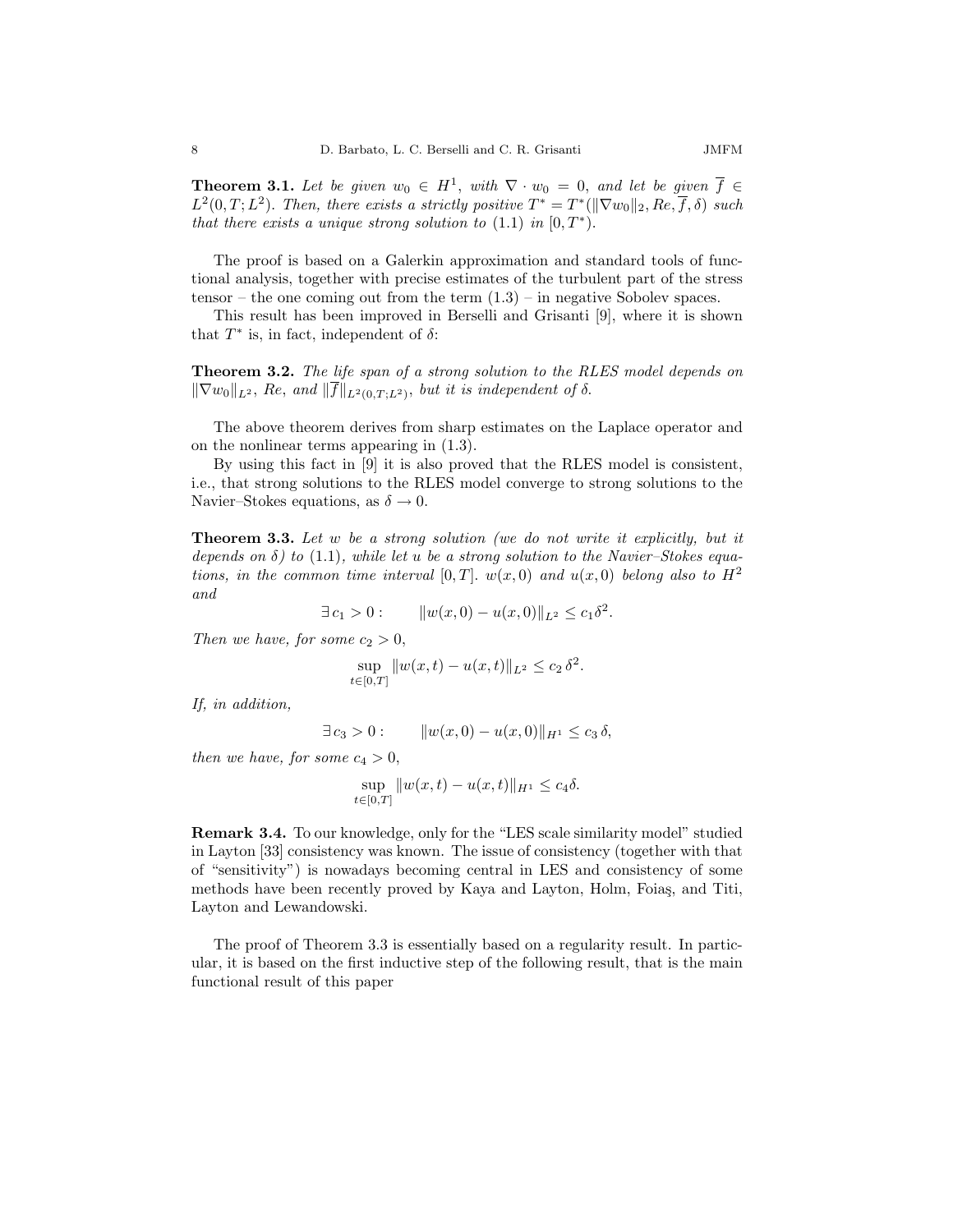**Theorem 3.5.** Let w be a strong solution to (1.1) in  $[0, T^*[$ . If  $\overline{f} \in C^{\infty}$ , then

$$
w \in C^{\infty}(]0,T^*[ \times Q).
$$

*Proof.* Note that in the sequel we keep  $\delta > 0$  fixed, but the various constant that appear in the sequel may depend on  $\delta$ .

For simplicity we set  $\overline{f} = 0$ . The general case follows with minor changes. We will use the following notations: we set  $c_{\delta} := \delta^2/24$  and, given a square matrix A, we write  $\mathbf{D}(A) := \frac{A + A^T}{2}$  $\frac{A^2}{2}$ .

First, we prove some lemmata.

**Lemma 3.6.** Let  $\Omega \subset \mathbb{R}^n$  be a bounded domain with smooth boundary. Then, for every vector field  $F \in W^{k,p}(\Omega)$ ,  $1 < p < \infty$ ,  $k > -1$  there exist one and only one couple of functions  $(u, \phi)$  solving

$$
-\frac{1}{Re}\Delta u = \nabla \phi + F
$$

and  $\int_{\Omega} \phi \, dx = 0$ ,  $\nabla \cdot u = 0$ ,  $u \in W^{k+2,p}(\Omega) \cap W_0^{1,p}(\Omega)$ ,  $\phi \in W^{k+1,p}(\Omega)$ . Moreover, the following estimate holds:

$$
||u||_{W^{k+2,p}} + ||\phi||_{W^{k+1,p}} \leq c||F||_{W^{k,p}},
$$

where c is a positive constant independent of  $(u, \phi)$ .

**Lemma 3.7.** Let w be a strong solution to  $(1.1)$  in  $[0, T^*]$ . Then, for every  $k \in \mathbb{N}$ and for every  $\eta > 0$ ,  $D_t^k w \in C([{\eta, T^*}]; H^2(Q))$ .

*Proof.* We shall prove the thesis by induction on  $k \in \mathbb{N}$ . More precisely we want to prove the following inductive statement:

1.  $D_t^k w \in L^{\infty}(\eta, T^*; H^1(Q)) \cap L^2(\eta, T^*; H^2(Q));$ 2.  $D_t^{k+1}w \in L^2(\eta, T^*; L^2(Q)).$ 

The initial step for  $k = 0$  has been proved in the existence Theorem 3.1. We want to show the step with  $k = 1$ . Here and in the following estimates we are working with the Galerkin approximations for  $w$ , which, for simplicity, will be written as w instead of  $w_n$ . The solution w will inherit the regularity from the uniform estimates we can prove for the Galerkin approximation  $w_n$ .

Let us derive the equations of the RLES model with respect to t:

$$
w_{tt} - \frac{1}{Re} \Delta w_t = -(w_t \cdot \nabla)w - (w \cdot \nabla)w_t + \nabla q_t -
$$
  

$$
- \nabla \cdot \left( I - \frac{\delta^2}{24} \Delta \right)^{-1} \frac{\delta^2}{12} \left[ \nabla w_t \nabla w^T + \nabla w \nabla w_t^T \right].
$$
 (3.1)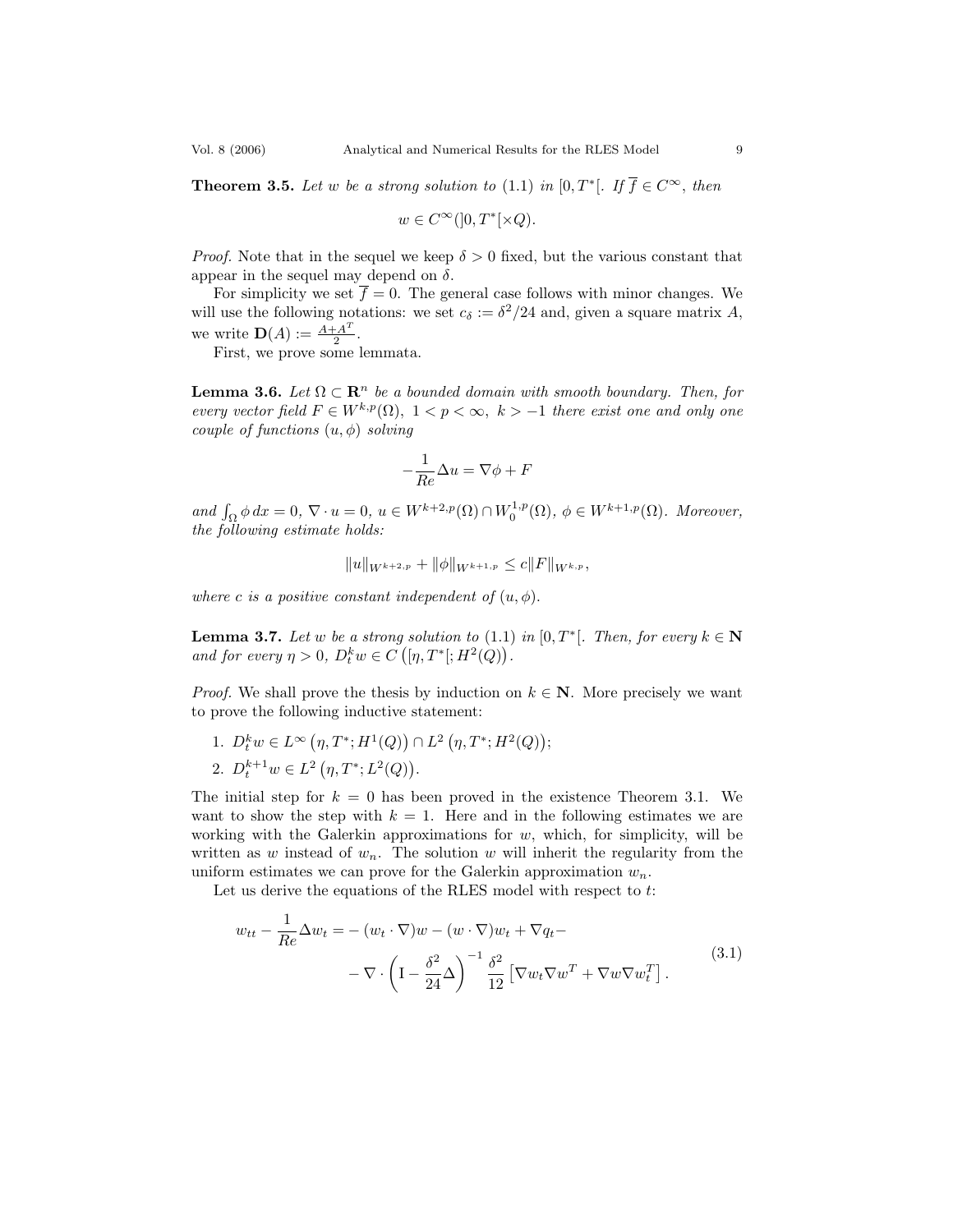Multiplying the above equation by  $w_t$  and integrating over  $Q$  we obtain:

$$
\frac{1}{2} \frac{d}{dt} ||w_t||_2^2 + \frac{1}{Re} ||\nabla w_t||_2^2
$$
\n
$$
= -\int_Q (w_t \cdot \nabla) w \cdot w_t dx - \int_Q (w \cdot \nabla) w_t \cdot w_t dx
$$
\n
$$
- \int_Q \nabla \cdot (\mathbf{I} - c_\delta \Delta)^{-1} 4c_\delta \mathbf{D} (\nabla w_t \nabla w^T) \cdot w_t dx
$$
\n
$$
= -\int_Q (w_t \cdot \nabla) w \cdot w_t dx + \int_Q (\mathbf{I} - c_\delta \Delta)^{-1} 4c_\delta \mathbf{D} (\nabla w_t \nabla w^T) \cdot \nabla w_t dx.
$$
\n(3.2)

Let us estimate the last two integrals. By using Hölder inequality and the Sobolev embeddings  $W^{2,2} \subset W^{1,3}$ ,  $W^{1,2} \subset L^6$  (we are working in a subset of  $\mathbb{R}^3$ ) we have:

$$
\left| \int_{Q} (w_t \cdot \nabla) w \cdot w_t \, dx \right| \leq \|w_t\|_2 \|\nabla w\|_3 \|w_t\|_6 \leq c \|w_t\|_2 \|w\|_{W^{2,2}} \|\nabla w_t\|_2. \tag{3.3}
$$

Now we use Helmholtz decomposition to write  $\Delta w = P \Delta w + \nabla \phi$  (where P is the orthogonal projector over divergence free functions) and we use Lemma 3.6, obtaining  $||w||_{W^{2,2}} \le c||P\Delta w||_2$ . So, for every  $\epsilon > 0$ , by the Schwartz inequality, we have:

$$
||w_t||_2||w||_{W^{2,2}}||\nabla w_t||_2 \le \frac{c}{2\epsilon}||w_t||_2^2||P\Delta w||_2^2 + \frac{c\epsilon}{2}||\nabla w_t||_2^2. \tag{3.4}
$$

Now we need an estimate for  $||P\Delta w||_2$ . Multiplying equation (1.1) by  $P\Delta w$  and integrating over Q we obtain:

$$
\int_{Q} w_t P \Delta w \, dx - \frac{1}{Re} ||P \Delta w||_2^2 + \int_{Q} (w \cdot \nabla) w P \Delta w \, dx \n+ \int_{Q} \nabla \cdot (\mathbf{I} - c_{\delta} \Delta)^{-1} 2c_{\delta} (\nabla w \nabla w^T) \cdot P \Delta w \, dx = 0.
$$
\n(3.5)

We use Hölder inequality and the interpolation  $L^3 = [L^2; L^6]_{1/2}$  to evaluate the following term:

$$
\left| \int_Q (w \cdot \nabla) w P \Delta w \, dx \right| \leq \|w\|_6 \|\nabla w\|_3 \|P \Delta w\|_2 \leq \|w\|_6 \|\nabla w\|_2^{\frac{1}{2}} \|\nabla w\|_6^{\frac{1}{2}} \|P \Delta w\|_2.
$$

By the Sobolev embedding  $W^{2,2} \hookrightarrow W^{1,6}$ , Lemma 3.6, and the inductive hypothesis – which ensures  $w \in L^{\infty}(\epsilon, T^*; L^6(Q))$  – we obtain the following bound:

$$
\left| \int_Q (w \cdot \nabla) w \cdot P \Delta w \, dx \right| \leq c \|\nabla w\|_2^{1/2} \|P \Delta w\|_2^{3/2} \leq K(\epsilon) \|\nabla w\|_2^2 + \epsilon \|P \Delta w\|_2^2,
$$

with  $K(\epsilon)$  suitable constant independent on t. Moreover, using the Sobolev embedding  $W^{2,6/5} \hookrightarrow H^1$  and the continuity of the gradient operator between  $L^2$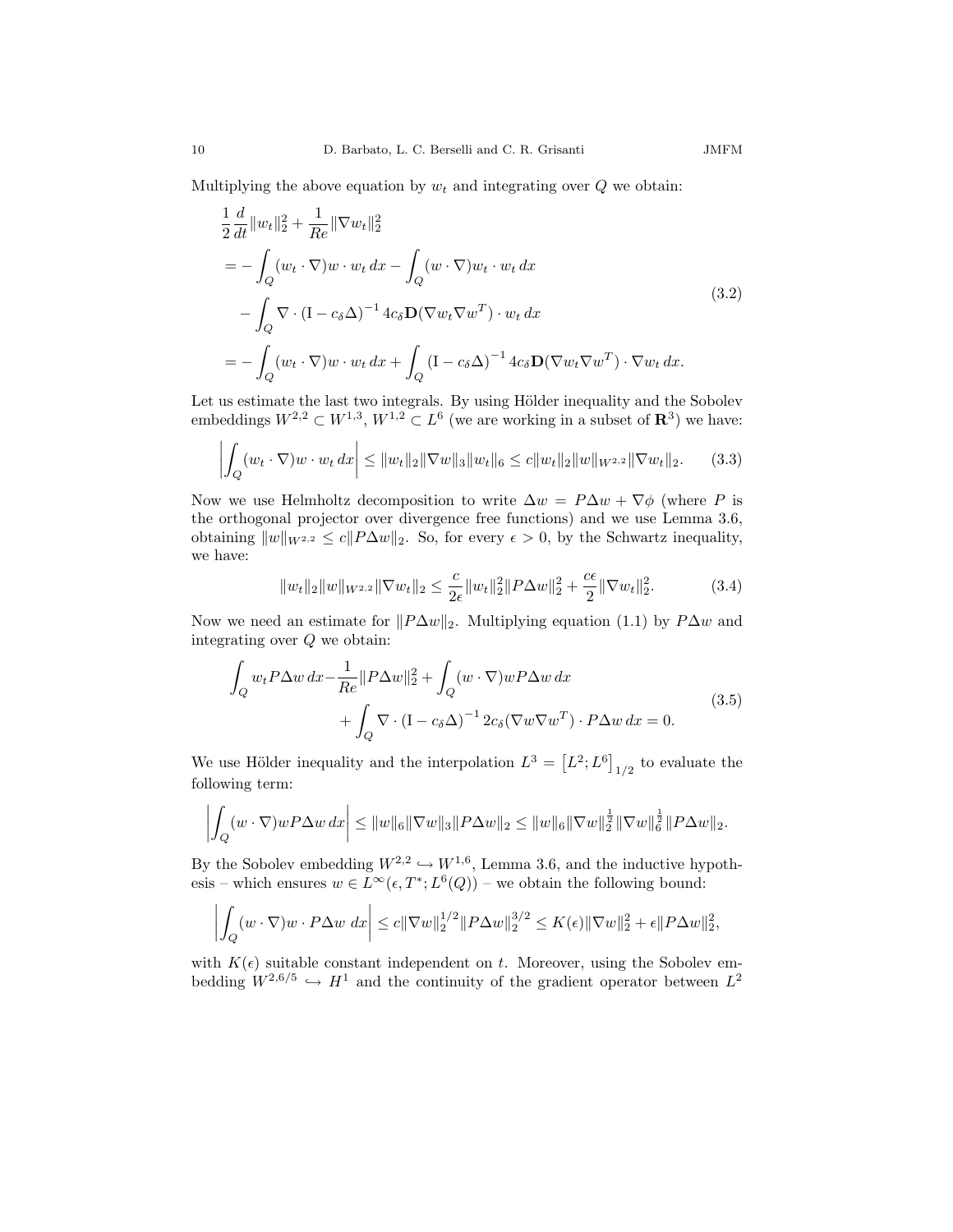and  $H^{-1}$ , we have:

$$
\left| \int_{Q} \nabla \cdot (\mathbf{I} - c_{\delta} \Delta)^{-1} 2c_{\delta} (\nabla w \nabla w^{T}) \cdot P \Delta w \, dx \right|
$$
\n
$$
= 2c_{\delta} \left| \int_{Q} (\mathbf{I} - c_{\delta} \Delta)^{-1} (\nabla w \nabla w^{T}) \nabla P \Delta w \, dx \right|
$$
\n
$$
\leq 2c_{\delta} \| (\mathbf{I} - c_{\delta} \Delta)^{-1} (\nabla w \nabla w^{T}) \|_{H^{1}} \| \nabla P \Delta w \|_{H^{-1}}
$$
\n
$$
\leq c'_{\delta} \| (\mathbf{I} - c_{\delta} \Delta)^{-1} (\nabla w \nabla w^{T}) \|_{W^{2,6/5}} \| P \Delta w \|_{2} \leq c''_{\delta} \| (\nabla w \nabla w^{T}) \|_{6/5} \| P \Delta w \|_{2}.
$$
\n(3.6)

The last inequality is obtained by using Agmon–Douglis–Nirenberg regularity results, see  $[1, 2]$ . In the sequel we will use the generic notation c to indicate different constant, keeping in mind that they may depend on  $\delta$ , but this is not relevant in the present context. Now, we use Hölder inequality, the interpolation  $L^{\frac{12}{5}} = [L^2; L^6]_{3/4}$ , the Sobolev embedding  $W^{1,2} \hookrightarrow L^6$ , and Lemma 3.6 to obtain:

$$
\begin{aligned} \|(\nabla w \nabla w^T)\|_{6/5} &\leq c \|\nabla w\|_{12/5}^2 \leq c \|\nabla w\|_2^{3/2} \|\nabla w\|_6^{1/2} \\ &\leq c \|\nabla w\|_2^{3/2} \|D^2 u\|_2^{1/2} \leq c \|\nabla w\|_2^{3/2} \|P\Delta u\|_2^{1/2} .\end{aligned}
$$

Substituting this result in (3.6) we have:

$$
\left| \int_{Q} \nabla \cdot (\mathbf{I} - c_{\delta} \Delta)^{-1} 2c_{\delta} (\nabla w \nabla w^{T}) \cdot P \Delta w \, dx \right| \leq c \|\nabla w\|_{2}^{3/2} \|P \Delta w\|_{2}^{3/2}.
$$
 (3.7)

Gathering together equation  $(3.5)$  and inequalities  $(3.6)$ – $(3.7)$ , we obtain the required estimate for  $P\Delta w$ :

$$
||P\Delta w||_2^2 \le Re \left( ||w_t||_2 ||P\Delta w||_2 + K(\epsilon) ||\nabla w||_2^2 + \epsilon ||P\Delta w||_2^2 + c ||\nabla w||_2^{\frac{3}{2}} ||P\Delta w||_2^{\frac{3}{2}} \right)
$$
  
\n
$$
\le c \left( \frac{||w_t||_2^2}{\epsilon} + 2\epsilon ||P\Delta w||_2^2 + K(\epsilon) ||\nabla w||_2^2 + \frac{M(\epsilon)}{4} ||\nabla w||_2^6 + \frac{3}{4} \epsilon ||P\Delta w||_2^2 \right)
$$
  
\n
$$
= c_1 \epsilon ||P\Delta w||_2^2 + c_2(\epsilon) \left( ||w_t||_2^2 + ||\nabla w||_2^2 + ||\nabla w||_2^6 \right).
$$

Then, choosing  $\epsilon$  small enough, it results:

$$
||P\Delta w||_2^2 \le c\left(1 + ||w_t||_2^2 + ||\nabla w||_2^6\right) \le c_1\left(1 + ||w_t||_2^2\right) \tag{3.8}
$$

by the previous part of the inductive hypothesis, which ensures that  $\|\nabla w\|_2$  is bounded uniformly with respect to  $t$ . By using inequalities  $(3.3)$ ,  $(3.4)$ , and  $(3.8)$ we have:

$$
\left| \int_{Q} (w_t \cdot \nabla) w \cdot w_t \, dx \right| \leq \frac{c}{\epsilon} \|w_t\|_2^2 \|P \Delta w\|_2^2 + \epsilon \|\nabla w_t\|_2^2
$$
  

$$
\leq \frac{c_1}{\epsilon} \|w_t\|_2^2 \left(1 + \|w_t\|_2^2\right) + \epsilon \|\nabla w_t\|_2^2 \tag{3.9}
$$
  

$$
\leq \frac{c_2}{\epsilon} \left(1 + \|w_t\|_2^4\right) + \epsilon \|\nabla w_t\|_2^2.
$$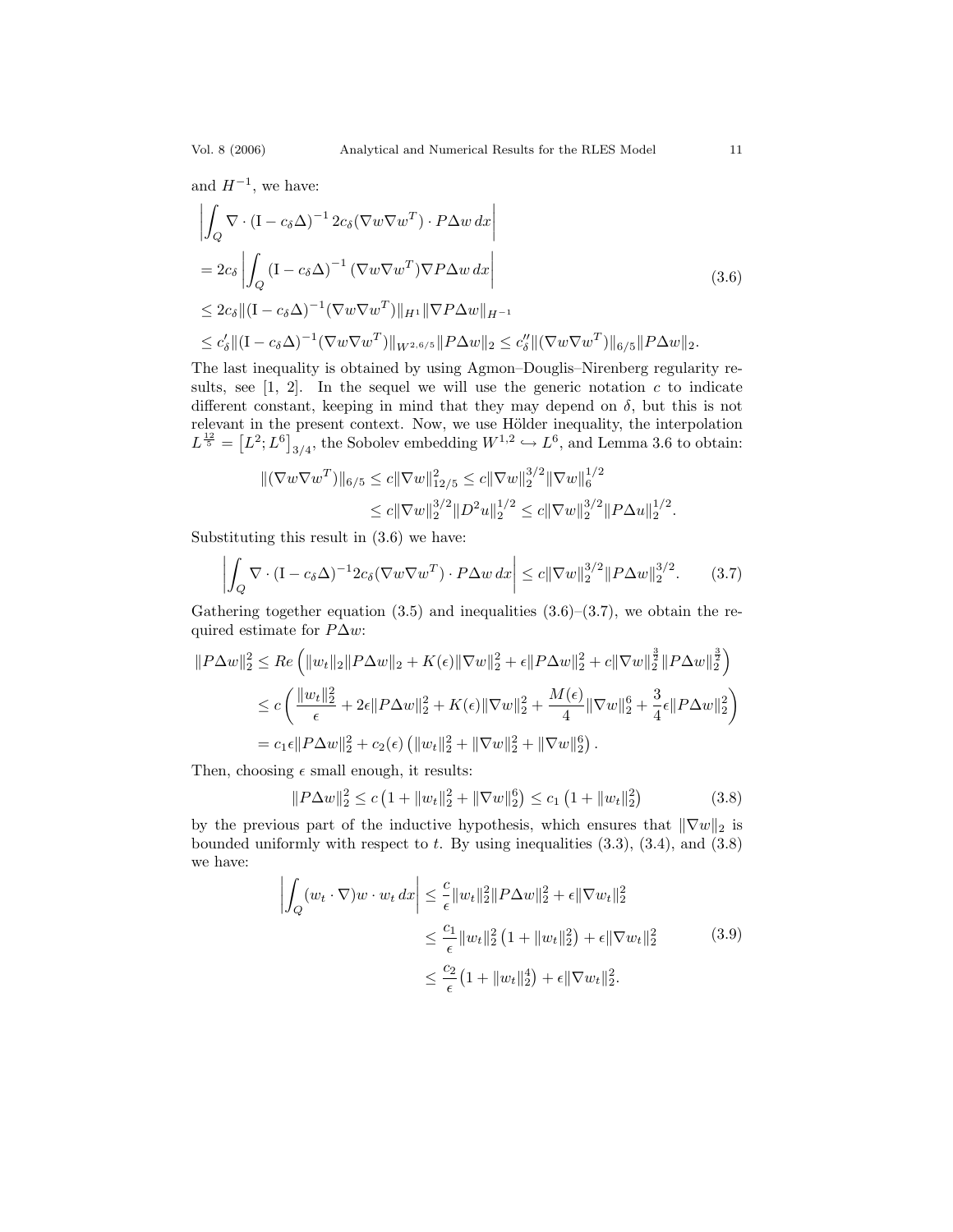Now we evaluate the last integral in equation (3.2):

$$
\left| \int_{Q} (\mathbf{I} - c_{\delta} \Delta)^{-1} 4c_{\delta} \mathbf{D} (\nabla w_{t} \nabla w^{T}) \cdot \nabla w_{t} dx \right|
$$
  
\n
$$
\leq ||(\mathbf{I} - c_{\delta} \Delta)^{-1} 4c_{\delta} \mathbf{D} (\nabla w_{t} \nabla w^{T}) ||_{H^{1}} || \nabla w_{t} ||_{H^{-1}}
$$
  
\n
$$
\leq c ||(\mathbf{I} - c_{\delta} \Delta)^{-1} \mathbf{D} (\nabla w_{t} \nabla w^{T}) ||_{W^{2,6/5}} ||w_{t}||_{2} \leq c_{1} || \nabla w_{t} \nabla w^{T} ||_{6/5} ||w_{t}||_{2}
$$
  
\n
$$
\leq c_{1} || \nabla w_{t} ||_{2} || \nabla w ||_{3} ||w_{t}||_{2} \leq c_{1} \left( \epsilon || \nabla w_{t} ||_{2}^{2} + \frac{1}{\epsilon} || \nabla w ||_{3}^{2} ||w_{t}||_{2}^{2} \right)
$$

by interpolation  $L^3 = [L^2; L^6]_{1/2}$ 

$$
\leq c_1 \left( \epsilon \|\nabla w_t\|_2^2 + \frac{1}{\epsilon} \|\nabla w\|_2 \|\nabla w\|_6 \|w_t\|_2^2 \right)
$$

by Sobolev embedding  $W^{1,2} \hookrightarrow L^6$  and the uniform bound for  $\|\nabla w\|_2$ 

$$
\leq c_2 \left( \epsilon \|\nabla w_t\|_2^2 + \frac{1}{\epsilon} \|D^2 w\|_2 \|w_t\|_2^2 \right)
$$

and finally, by Lemma 3.6,

$$
\leq c_2 \left( \epsilon \|\nabla w_t\|_2^2 + \frac{1}{\epsilon} \|P\Delta w\|_2 \|w_t\|_2^2 \right). \tag{3.10}
$$

Now we can prove the first step for time regularity. By using equation (3.2) and inequalities  $(3.9)$ – $(3.10)$  we get:

$$
\frac{1}{2}\frac{d}{dt}\|w_t\|_2^2 + \frac{1}{Re}\|\nabla w_t\|_2^2 \le \frac{c}{\epsilon}\left(1 + \|w_t\|_2^4 + \|P\Delta w\|_2\|w_t\|_2^2\right) + c_1\epsilon\|\nabla w_t\|_2^2
$$
  

$$
\le \frac{c}{\epsilon}\left(1 + \|w_t\|_2^4 + \frac{\|w_t\|_2^4}{\epsilon^2} + \epsilon^2\|P\Delta w\|_2^2\right) + c_1\epsilon\|\nabla w_t\|_2^2
$$

and by estimate (3.8)

$$
\leq \frac{c}{\epsilon^3} \left( 1 + \|w_t\|_2^4 \right) + c_2 \epsilon \left( 1 + \|w_t\|_2^2 + \right) + c_1 \epsilon \|\nabla w_t\|_2^2
$$
  

$$
\leq c(\epsilon) \left( 1 + \|w_t\|_2^4 \right) + c_1 \epsilon \|\nabla w_t\|_2^2.
$$

Collecting all estimates we have

$$
\frac{1}{2}\frac{d}{dt}\|w_t\|_2^2 + \left(\frac{1}{Re} - \epsilon\right)\|\nabla w_t\|_2^2 \le c(\epsilon) \left(1 + \|w_t\|_2^4\right).
$$

Choosing  $\epsilon$  small enough and setting  $||w_t(\cdot,t)||_2^2 = Y(t)$  we have:

$$
Y' \le c_1 + c_2 Y^2
$$

hence

$$
Y(t) \le c_3 + c_2 \int_{\eta}^{t} Y(\tau) Y(\tau) d\tau, \qquad \forall t \in [\eta, T^*]
$$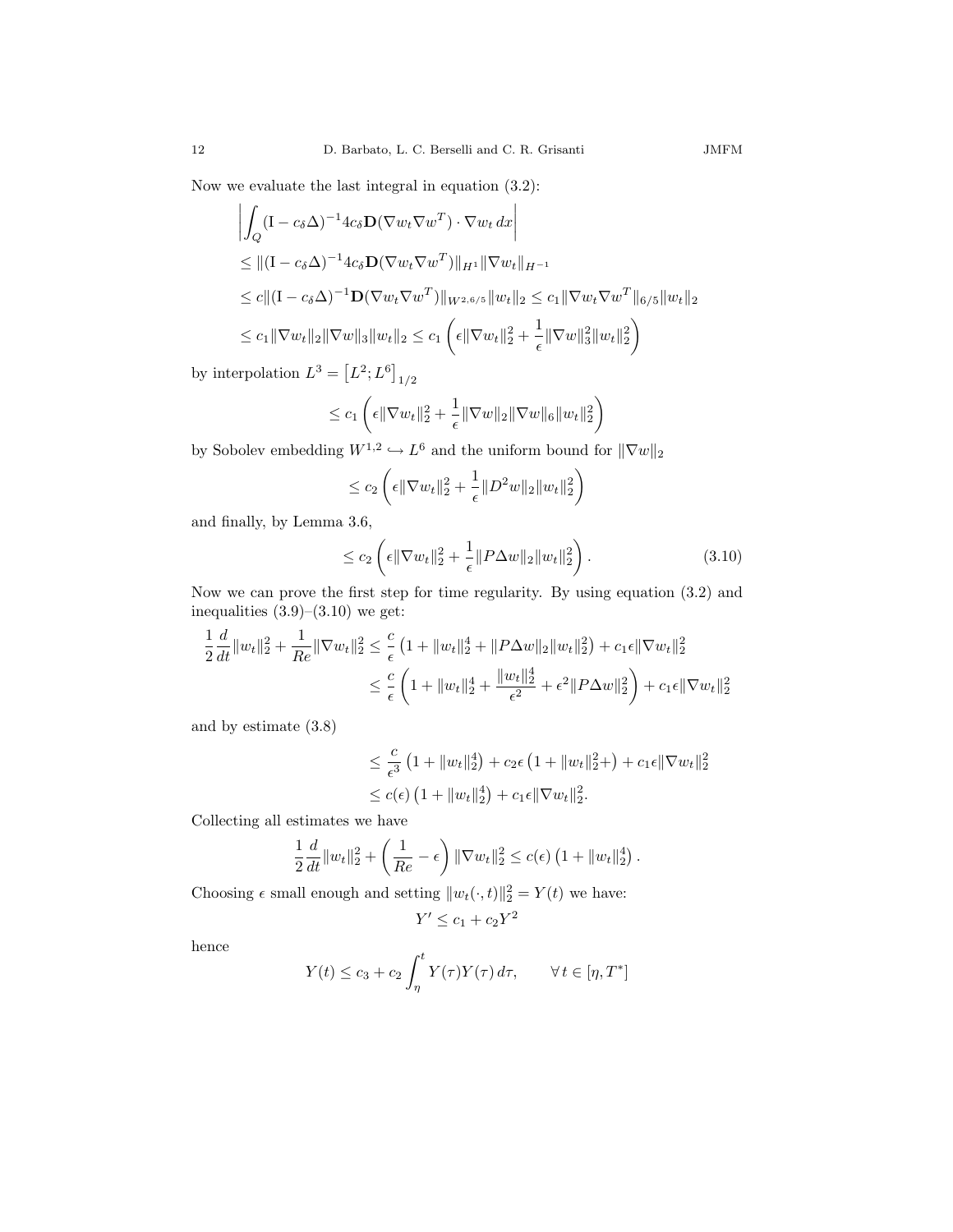and, by Gronwall lemma:

$$
Y(t) \le c e^{\int_{\eta}^t Y(\tau)\,d\tau}\le c e^{\int_{\eta}^{T^*} \|w_t\|_2^2\,d\tau}<+\infty \qquad \forall\, t\in [\eta,T^*]
$$

since, by the inductive hypothesis,  $w_t \in L^2(\eta, T^*; L^2(Q))$ . Hence, we have just proved that

$$
w_t \in L^{\infty}(\eta, T^*; L^2(Q)) \cap L^2(\eta, T^*; H^1(Q)).
$$
\n(3.11)

Now we consider once again equation

$$
\frac{1}{Re}\Delta w = F + \nabla q
$$

where we set  $F = w_t + (w \cdot \nabla)w + \nabla \cdot (\mathbf{I} - c_\delta \Delta)^{-1} (2c_\delta \nabla w \nabla w^T)$ . We want to prove that  $F \in L^{\infty}(\eta, T^*; L^2(Q))$ . Using the same arguments as those in estimates (3.3) and (3.4) we have:

$$
\begin{aligned} \|(w \cdot \nabla)w\|_2^2 &= \left| \int_Q (w \cdot \nabla)w \cdot (w \cdot \nabla)w \, dx \right| \le \|w\|_6 \|\nabla w\|_3 \|(w \cdot \nabla)w\|_2 \\ &\le \|w\|_6 \|w\|_{W^{2,2}} \|(w \cdot \nabla)w\|_2 \le c \|\nabla w\|_2 \|P\Delta w\|_2 \|(w \cdot \nabla)w\|_2 \\ &\le c \left( \epsilon \|(w \cdot \nabla)w\|_2^2 + \frac{1}{\epsilon} \|\nabla w\|_2^2 \|P\Delta w\|_2^2 \right) \le \epsilon c \|(w \cdot \nabla)w\|_2^2 + \frac{c_1}{\epsilon} \end{aligned}
$$

where we used also estimates  $(3.8)$ ,  $(3.11)$ , and the first part of the inductive hypothesis. Hence, choosing  $\epsilon$  small enough, we have that  $(w \cdot \nabla) w \in L^{\infty}(\eta, T^*, L^2(Q)).$ Regarding the last addend:

$$
\left\| \nabla \cdot (\mathbf{I} - c_{\delta} \Delta)^{-1} \left( 2c_{\delta} \nabla w \nabla w^{T} \right) \right\|_{2} \leq \left\| (\mathbf{I} - c_{\delta} \Delta)^{-1} \left( 2c_{\delta} \nabla w \nabla w^{T} \right) \right\|_{H^{1}}
$$
  
\n
$$
\leq c \left\| (\mathbf{I} - c_{\delta} \Delta)^{-1} \left( 2c_{\delta} \nabla w \nabla w^{T} \right) \right\|_{W^{2,6/5}}
$$
  
\n
$$
\leq c_{1} \left\| \nabla w \nabla w^{T} \right\|_{\frac{6}{5}} \leq c_{1} \left\| \nabla w \right\|_{6}^{2}
$$
  
\n
$$
\leq c_{2} \left\| w \right\|_{W^{2,2}}^{2} \leq c_{3} \left\| P \Delta w \right\|_{2}^{2} \leq c_{4}.
$$

We proved in (3.11) that  $w_t \in L^{\infty}(\eta, T^*; L^2(Q))$ , so  $F \in L^{\infty}(\eta, T^*; L^2(Q))$  and, by Lemma 3.6,

$$
w \in L^{\infty}(\eta, T^*; H^2(Q)).
$$
\n(3.12)

The above result allows us to prove that  $||w_t||_{W^{2,2}}$  is square integrable in time. In fact, multiplying equation (3.1) by  $-\Delta w_t$  and integrating over Q, we have:

$$
\int_{Q} \nabla w_{tt} \cdot \nabla w_{t} dx + \frac{1}{Re} \|\Delta w_{t}\|_{2}^{2}
$$
\n
$$
= \int_{Q} (w_{t} \cdot \nabla) w \cdot \Delta w_{t} dx + \int_{Q} (w \cdot \nabla) w_{t} \cdot \Delta w_{t} dx
$$
\n
$$
+ \int_{Q} \nabla \cdot (\mathbf{I} - c_{\delta} \Delta)^{-1} 4 c_{\delta} \mathbf{D} (\nabla w_{t} \nabla w^{T}) \cdot \Delta w_{t} dx
$$
\n(3.13)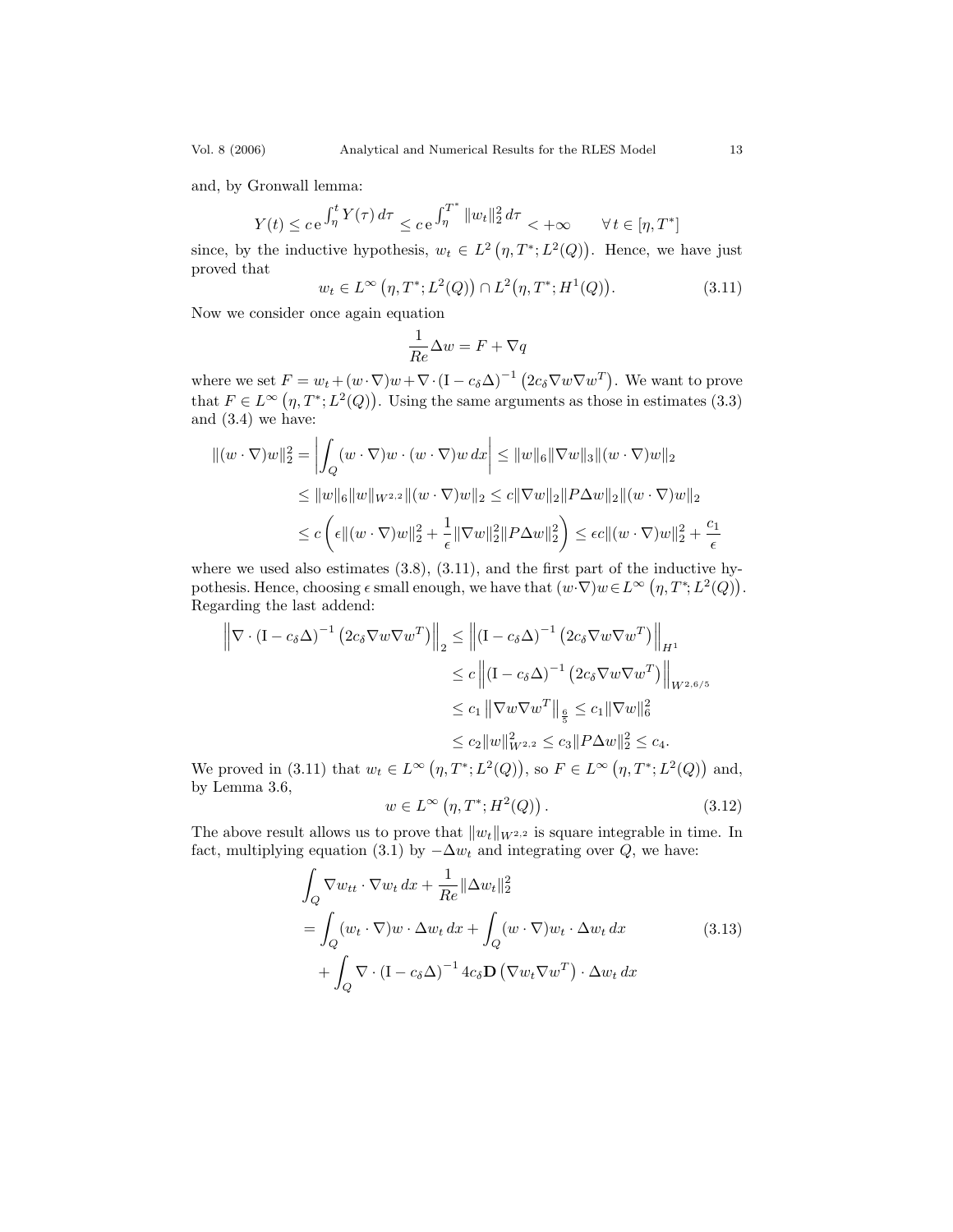and we shall estimate each addend separately. By Hölder and Sobolev inequalities and  $(3.12)$  we have:

$$
\left| \int_{Q} (w_t \cdot \nabla) w \cdot \Delta w_t \, dx \right| \leq \|w_t\|_3 \|\nabla w\|_6 \|\Delta w_t\|_2 \leq c \|w_t\|_{W^{1,2}} \|w\|_{W^{2,2}} \|\Delta w_t\|_2
$$
  

$$
\leq c_1 \|w_t\|_{W^{1,2}} \|\Delta w_t\|_2 \leq c_1 \left( \frac{\|w_t\|_{W^{1,2}}^2}{\epsilon} + \epsilon \|\Delta w_t\|_2^2 \right).
$$

By Hölder inequality, (3.12) and the inclusion  $W^{2,2}(Q) \subset L^{\infty}(Q)$  we get:

$$
\left| \int_{Q} (w \cdot \nabla) w_t \cdot \Delta w_t \, dx \right| \leq \|w\|_{\infty} \|\nabla w_t\|_2 \|\Delta w_t\|_2
$$
  

$$
\leq c \|w_t\|_{W^{1,2}} \|\Delta w_t\|_2 \leq c \left(\frac{1}{\epsilon} \|w_t\|_{1,2}^2 + \epsilon \|\Delta w_t\|_2^2\right).
$$

By Hölder and Sobolev inequalities, Agmon–Douglis–Nirenberg theorem and (3.12) we obtain:

$$
\left| \int_{Q} \nabla \cdot (\mathbf{I} - c_{\delta})^{-1} 4c_{\delta} \mathbf{D} (\nabla w_{t} \nabla w^{T}) \cdot \Delta w_{t} dx \right|
$$
\n
$$
\leq \|\nabla \cdot (\mathbf{I} - c_{\delta} \Delta)^{-1} 4c_{\delta} \mathbf{D} (\nabla w_{t} \nabla w^{T})\|_{2} \|\Delta w_{t}\|_{2}
$$
\n
$$
\leq \|(\mathbf{I} - c_{\delta} \Delta)^{-1} 4c_{\delta} \mathbf{D} (\nabla w_{t} \nabla w^{T})\|_{W^{1,2}} \|\Delta w_{t}\|_{2}
$$
\n
$$
\leq c \|( \mathbf{I} - c_{\delta} \Delta)^{-1} \mathbf{D} (\nabla w_{t} \nabla w^{T})\|_{W^{2,6/5}} \|\Delta w_{t}\|_{2} \leq c_{1} \|\nabla w_{t} \nabla w^{T}\|_{6/5} \|\Delta w_{t}\|_{2}
$$
\n
$$
\leq c_{1} \|\nabla w_{t}\|_{2} \|\nabla w\|_{3} \|\Delta w_{t}\|_{2} \leq c_{1} \|\nabla w_{t}\|_{2} \|w\|_{2,2} \|\Delta w_{t}\|_{2}
$$
\n
$$
\leq c_{2} \left( \frac{1}{\epsilon} \|w_{t}\|_{W^{1,2}}^{2} + \epsilon \|\Delta w_{t}\|_{2}^{2} \right).
$$
\n(3.14)

Substituting these estimates in equation (3.13) we obtain:

$$
\frac{1}{2}\frac{d}{dt}\|\nabla w_t\|_2^2 + \left(\frac{1}{Re} - c\epsilon\right)\|\Delta w_t\|_2^2 \le \frac{c'}{\epsilon}\|w_t\|_{W^{1,2}}^2.
$$

Choosing  $\epsilon$  small enough, integrating with respect to t and using (3.11), we have that  $\nabla w_t \in L^{\infty}(\eta, T^*; L^2(Q))$  and  $\Delta w_t \in L^2(\eta, T; L^2(Q))$ . Hence, by Lemma 3.6,  $w_t \in L^2(\eta, T^*; H^2(Q))$  and, by (3.11)

$$
w_t \in L^{\infty}(\eta, T^*; H^1(Q)) \cap L^2(\eta, T^*; H^2(Q)).
$$
\n(3.15)

Finally, multiplying equation (3.1) by  $w_{tt}$  and integrating over  $Q$  we have:

$$
||w_{tt}||_2^2 + \frac{1}{Re} \frac{1}{2} \frac{d}{dt} ||\nabla w_t||_2^2 = -\int_Q (w_t \cdot \nabla) w \cdot w_{tt} dx - \int_Q (w \cdot \nabla) w_t \cdot w_{tt} dx
$$

$$
- \int_Q \nabla \cdot (\mathbf{I} - c_\delta \Delta)^{-1} 4c_\delta \mathbf{D} (\nabla w_t \nabla w^T) \cdot w_{tt} dx.
$$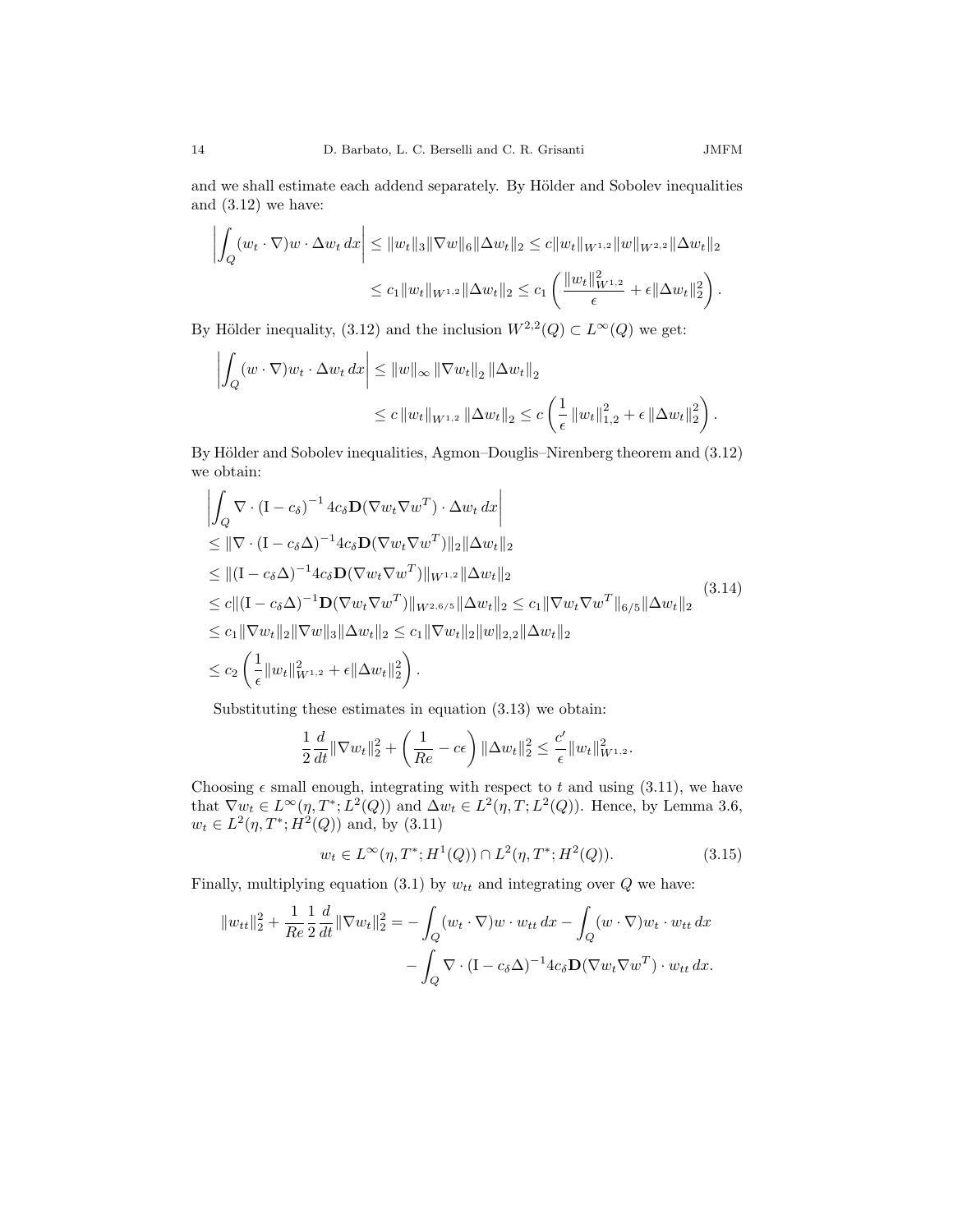We evaluate the integrals on the right hand-side separately. By (3.12), (3.15), Hölder, and Sobolev inequalities, we have:

$$
\left| \int_{Q} (w_t \cdot \nabla) w \cdot w_{tt} \, dx \right| \leq \|w_t\|_3 \|\nabla w\|_6 \|w_{tt}\|_2 \leq \|w_t\|_{W^{1,2}} \|D^2 w\|_2 \|w_{tt}\|_2
$$
  

$$
\leq c \|w_{tt}\|_2 \leq \frac{c^2}{\epsilon} + \epsilon \|w_{tt}\|_2^2.
$$

By  $(3.12)$ ,  $(3.15)$ , and Hölder inequality:

$$
\left| \int_{Q} (w \cdot \nabla) w_t \cdot w_{tt} \, dx \right| \leq \|w\|_{\infty} \|\nabla w_t\|_{2} \|w_{tt}\|_{2} \leq c \|w_{tt}\|_{2} \leq \frac{c^2}{\epsilon} + \epsilon \|w_{tt}\|_{2}^{2}.
$$

Using the same estimates as in (3.14), replacing  $\Delta w_t$  by  $w_{tt}$ , we obtain that:

$$
\left| \int_{Q} \nabla \cdot (\mathbf{I} - c_{\delta} \Delta)^{-1} 4c_{\delta} \mathbf{D} (\nabla w_{t} \nabla w^{T}) \cdot w_{tt} dx \right|
$$
  

$$
\leq c \left( \frac{1}{\epsilon} \|w_{t}\|_{1,2}^{2} + \epsilon \|w_{tt}\|_{2}^{2} \right) \leq \frac{c_{1}}{\epsilon} + c_{2} \epsilon \|w_{tt}\|_{2}^{2}.
$$

Collecting the above results and choosing  $\epsilon$  small enough, we obtain:

$$
||w_{tt}||_2^2 + c\frac{d}{dt}||\nabla w_t||_2^2 \le c_3
$$

and, integrating in t, we obtain that  $w_{tt} \in L^2(\eta, T^*; L^2(Q)).$ 

We now explain how the other inductive steps will follow. Complete details are left to the interested reader. Starting with the  $k-1$ -inductive step

$$
D_t^{k-1}w \in L^{\infty}(\eta, T^*, H^1(Q)) \cap L^2(\eta, T^*; H^2(Q));
$$
  

$$
D_t^kw \in L^2(\eta, T^*; L^2(Q)),
$$

we now (briefly) show how we can arrive at the k-step, for a generic  $N \ni k \geq 1$ .

**Step 1.** The first step is obtained by deriving the equation  $k$  times with respect to t. By multiplying by  $D_t^k w$  we have mainly to estimate the following terms

$$
\int D_t^k [(w \cdot \nabla) w] D_t^k w \, dx \quad \text{and} \quad \int D_t^k [\nabla \cdot (\mathbf{I} - c_\delta \Delta)^{-1} 2 c_\delta (\nabla w \nabla w^T)] D_t^k w \, dx.
$$

By following the same approach used in the previous steps and by using Leibniz differentiation rule, we can easily obtain

$$
\left| \int D_t^k [(w \cdot \nabla) w] D_t^k w \, dx \right| + \left| \int D_t^k [\nabla \cdot (\mathbf{I} - c_\delta \Delta)^{-1} 2c_\delta (\nabla w \nabla w^T)] D_t^k w \, dx \right|
$$
  

$$
\leq \epsilon ||\nabla D_t^k w||^2 + c ||\Delta D_t^{k-1} w||^2 ||D_t^k w||^2.
$$

In this case we are left with the differential inequality

$$
\frac{d}{dt}||D_t^kw||_2^2 + \frac{1}{Re}||\nabla D_t^kw||_2^2 \le c||\Delta D_t^{k-1}w||_2^2||D_t^kw||^2.
$$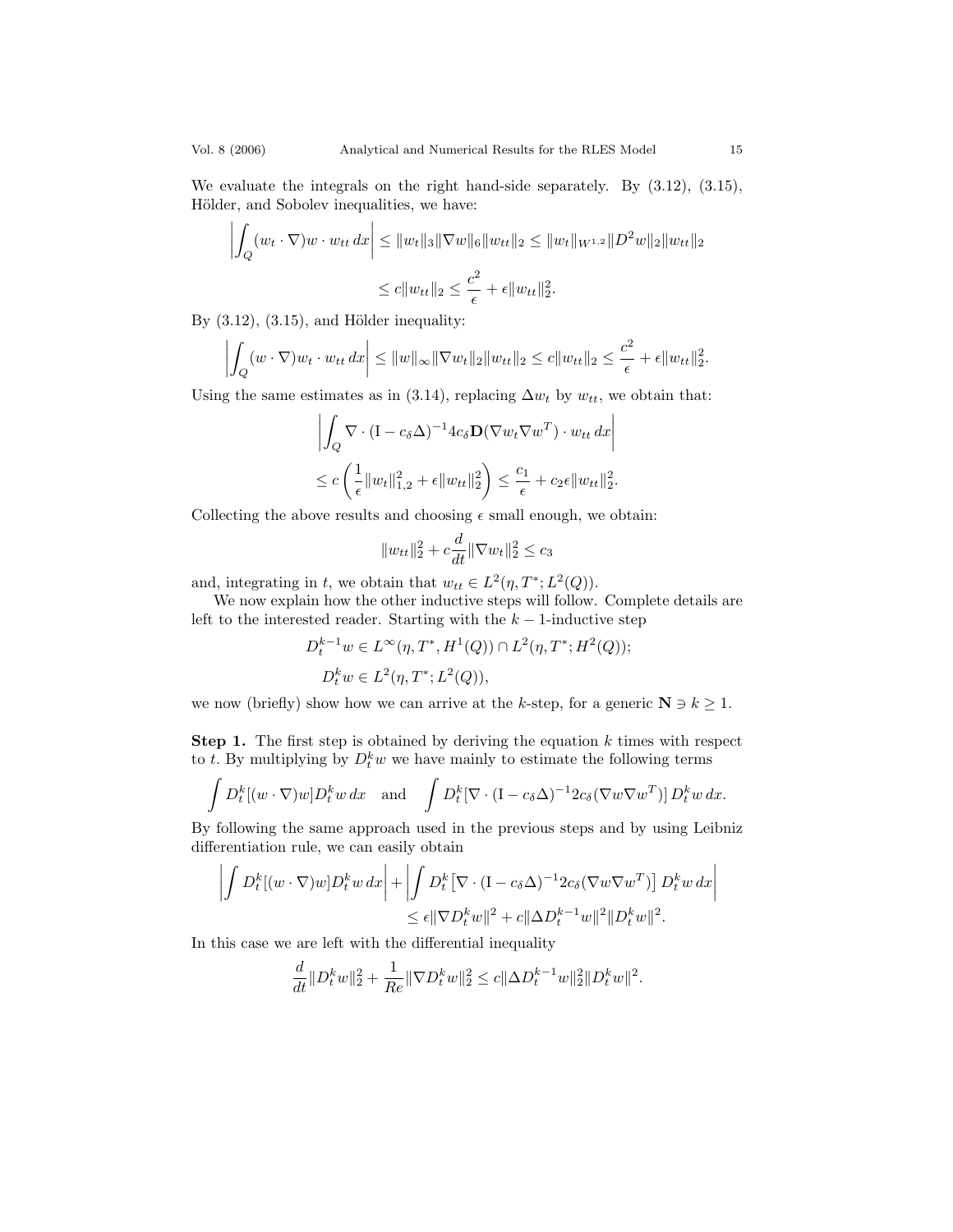By using the results proved in the previous inductive step, the Gronwall lemma implies

$$
D_t^k w \in L^{\infty}(\eta, T; L^2(Q)) \cap L^2(\eta, T; H^1(Q)).
$$

**Step 2.** The second step is obtained by deriving the equations  $k$  times with respect to the time variable, by multiplying by  $-\Delta D_t^k w$ , and by using suitable integration by parts. The terms that need some care are the following

$$
\int D_t^k [(w \cdot \nabla) w] \Delta D_t^k w \, dx \quad \text{and} \quad \int D_t^k [\nabla \cdot (\mathbf{I} - c_\delta \Delta)^{-1} 2c_\delta (\nabla w \nabla w^T)] \Delta D_t^k w \, dx.
$$

By using the same techniques we obtain the following estimate (we also used the results of the previous inductive step)

$$
\left| \int D_t^k [(w \cdot \nabla) w] \Delta D_t^k w \, dx \right| + \left| \int D_t^k [\nabla \cdot (\mathbf{I} - c_\delta \Delta)^{-1} 2c_\delta (\nabla w \nabla w^T)] \, \Delta D_t^k w \, dx \right|
$$
  

$$
\leq \epsilon ||\Delta D_t^k w||^2 + c ||\Delta D_t^{k-1} w||^2 ||\nabla D_t^k w||^2.
$$

We arrive then at the following

$$
\frac{d}{dt} \|\nabla D_t^k w\|_2^2 + \frac{1}{Re} \|\Delta D_t^k w\|_2^2 \le c \|\Delta D_t^{k-1} w \|\nabla D_t^k w\|^2.
$$

By using the result proved in Step 1, the last differential inequality implies that

 $D_t^k w \in L^{\infty}(\eta, T; H^1(Q)) \cap L^2(\eta, T; H^2(Q)).$ 

**Step 3.** The last step will follow by deriving the equations  $k$  times with respect to the time variable, by multiplying by  $D_t^{k+1}w$ , and by using suitable integration by parts. The terms needing some care are the following

$$
\int D_t^k [(w \cdot \nabla) w] D_t^{k+1} w \, dx \quad \text{and} \quad \int D_t^k [\nabla \cdot (\mathbf{I} - c_\delta \Delta)^{-1} 2c_\delta (\nabla w \nabla w^T)] D_t^{k+1} w \, dx.
$$

By using the same techniques we obtain the following estimate

$$
\left| \int D_t^k [(w \cdot \nabla) w] D_t^{k+1} w \, dx \right| + \left| \int D_t^k [\nabla \cdot (\mathbf{I} - c_\delta \Delta)^{-1} 2c_\delta (\nabla w \nabla w^T)] D_t^{k+1} w \, dx \right|
$$
  

$$
\leq \epsilon ||D_t^{k+1} w||^2 + c ||\Delta D_t^k w||^2 ||\nabla D_t^k w||^2.
$$

We arrive then at the following

$$
||D_t^{k+1}w||_2^2 + \frac{d}{dt}\frac{1}{Re}\|\nabla D_t^kw\|_2^2 \leq c||\Delta D_t^kw||^2||\nabla D_t^kw||^2.
$$

By using the result proved in Step 1–2, we have finally

$$
D_t^{k+1}w \in L^2(\eta, T; L^2).
$$

This concludes the inductive step.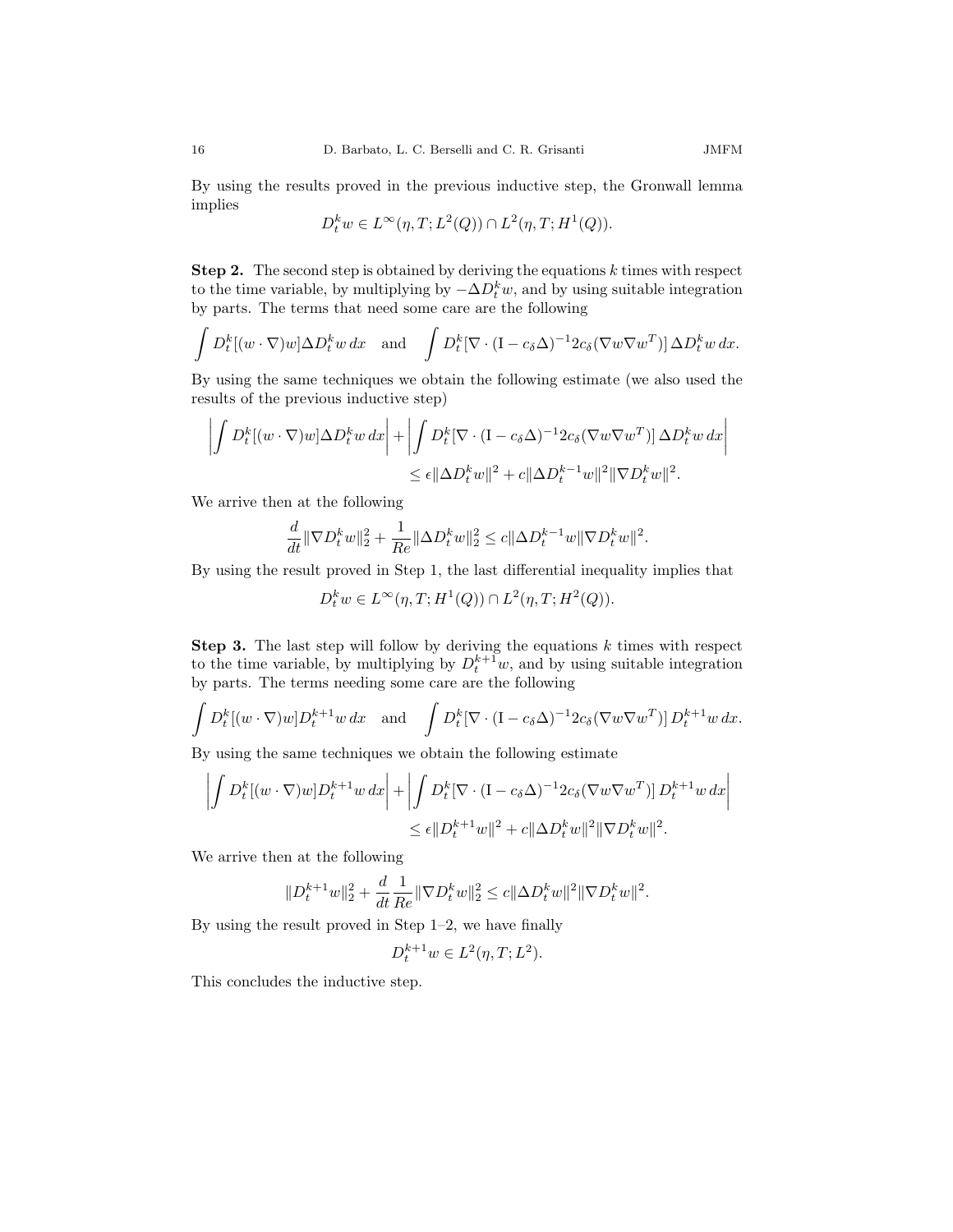$$
D_t^k w \in L^2(\eta, T^*, H^2(Q)) \quad \forall \, k \in \mathbf{N} \tag{3.16}
$$

and, by Morrey inequality  $(W^{1,p} \subset C^{0,1-\frac{3}{p}})$ ,

$$
D_t^k w \in C((\eta, T^*); H^2(Q)) \qquad \forall \, k \in \mathbb{N}.\tag{}
$$

To show the space regularity we prove the following lemma.

**Lemma 3.8.** Let w be a strong solution to  $(1.1)$  in  $[0, T^*]$ . Then  $D_t^k \in L^2(\eta, T^*; W^{m,2}(Q)) \quad \forall \, m, \, k \in \mathbb{N}, \, \forall \, \eta > 0.$ 

Proof. As in the previous lemma we shall work with the Galerkin approximation for w. Let us consider the RLES equation derived with respect to time:

$$
\frac{1}{Re}\Delta w_t = w_{tt} + (w_t \cdot \nabla)w + (w \cdot \nabla)w_t + \nabla \cdot (\mathbf{I} - c_\delta \Delta)^{-1} 4c_\delta \mathbf{D} (\nabla w_t \nabla w^T). \tag{3.17}
$$

We want to show that the right hand-side of the above equation belongs to  $L^2(\eta, T^*; W^{1,2}(Q))$ . We already know, by (3.16), that  $w_{tt} \in L^2(\eta, T^*; W^{1,2}(Q));$ let us examine the remaining terms. Using Hölder and Sobolev inequalities we get:

$$
||(w_t \cdot \nabla)w||_2 \le ||w_t||_4 ||\nabla w||_4 \le ||w_t||_{W^{1,2}} ||w||_{W^{2,2}}
$$
  

$$
||\nabla[(w_t \cdot \nabla)w]||_2 \le ||(\nabla w_t \cdot \nabla)w||_2 + ||(w_t \cdot \nabla)\nabla w|| + ||w_t||_{\infty} ||D^2w||_2
$$
  

$$
\le ||\nabla w_t||_4 ||\nabla w||_4 + c||w_t||_{2,2} ||w||_{2,2}
$$
  

$$
\le c_1 ||w_t||_{W^{1,4}} ||w||_{W^{2,2}} + c||w_t||_{W^{2,2}} ||w||_{W^{2,2}} \le c_2 ||w_t||_{W^{2,2}} ||w||_{W^{2,2}}
$$

hence

 $||(w_t \cdot \nabla)w||_{W^{1,2}} \leq c||w_t||_{W^{2,2}}||w||_{W^{2,2}}.$ 

In a similar way we have that:

 $||(w \cdot \nabla)w_t||_{W^{1,2}} \leq c||w||_{W^{2,2}}||w_t||_{W^{2,2}}.$ 

The evaluation of the last term gives us:

$$
\|\nabla \cdot (\mathbf{I} - c_{\delta} \Delta)^{-1} 4c_{\delta} \mathbf{D} (\nabla w_t \nabla w^T) \|_{W^{1,2}} \n\leq c \| (\mathbf{I} - c_{\delta} \Delta)^{-1} \nabla \mathbf{D} (\nabla w_t \nabla w^T) \|_{W^{2,2}} \n\leq c \| \nabla w_t \nabla w^T \|_2 \leq c \| \nabla w_t \|_4 \nabla w \|_4 \leq c \| \nabla w_t \|_4 \| w \|_{W^{2,2}} \leq c \| w_t \|_{W^{2,2}} \| w \|_{W^{2,2}}.
$$

Hence, using the inequality  $||w_t||_{W^{2,2}} ||w||_{W^{2,2}} \leq \frac{1}{2} (||w_t||_{W^{2,2}}^2 + ||w||_{W^{2,2}}^2)$  and (3.16) we get that the right hand side of equation  $(3.17)$  belongs to

$$
L^2(\eta, T^*; W^{1,2}(Q)).
$$

Now we are ready to apply Lemma 3.6 to get  $w_t \in L^2(\eta, T^*; W^{3,2}(Q))$ . An induction argument, whose details are left to the reader, proves the thesis.  $\Box$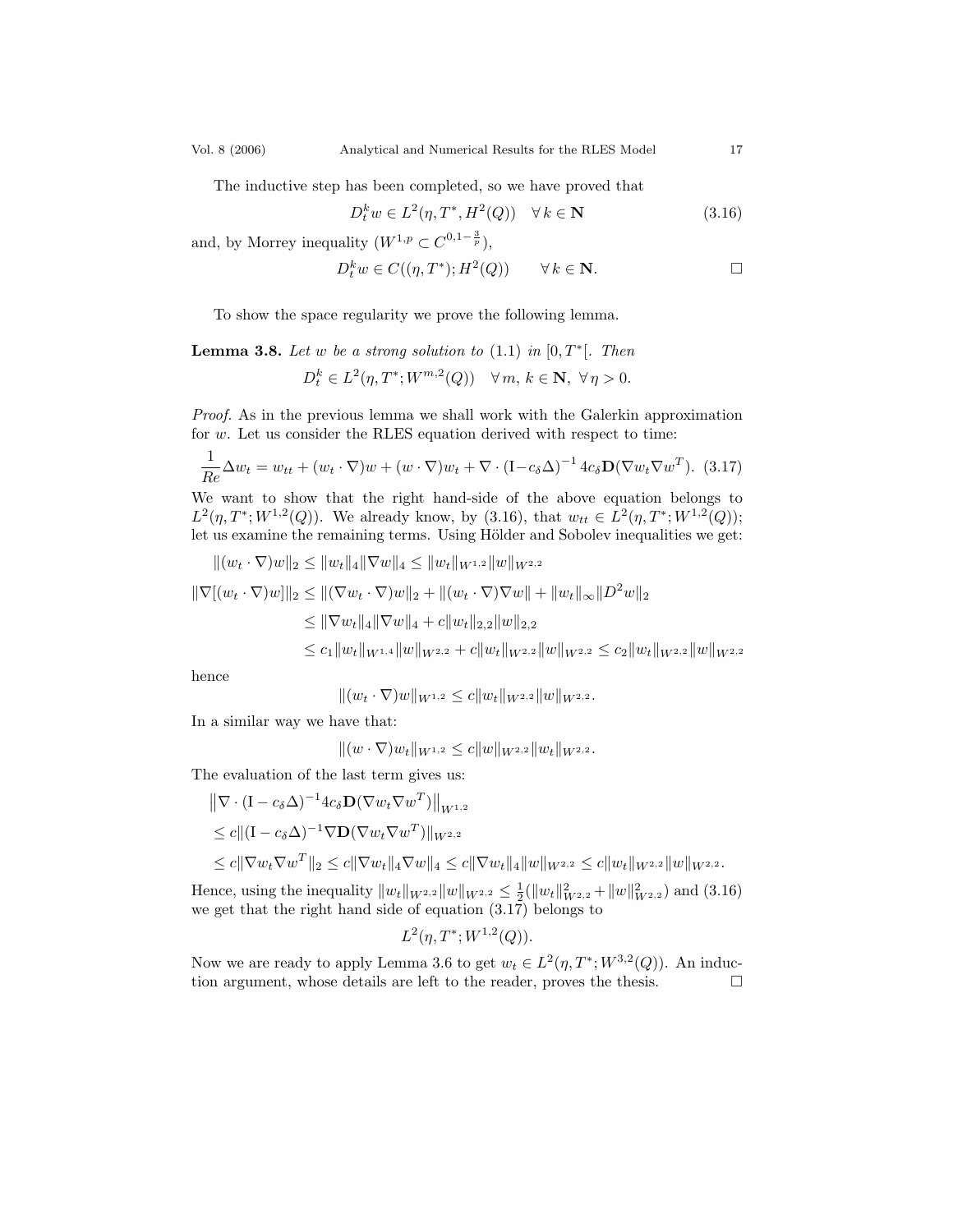Let us now show that the previous estimates can provide global existence if the  $H<sup>1</sup>$  norm of the initial datum is small:

**Theorem 3.9.** Let w be a strong solution to (1.1) with  $\overline{f} = 0$ . If  $\|\nabla w_0\|_2$  is small enough then the solution exists for every  $t \in [0, T]$ .

Proof. We know, from Theorems 3.1 and 3.2 that the strong solution exists in a time interval  $[0, \overline{T})$  with  $\overline{T}$ . Let us suppose that  $\overline{T}$  is the maximal existence time and that  $\overline{T}$  < T. By considering equation (1.1) with  $\overline{f} = 0$ , multiplying by  $-\Delta w$ , integrating by parts over  $Q$  and using Hölder inequality, we obtain:

$$
\frac{1}{2} \frac{d}{dt} ||\nabla w||_2^2 + \frac{1}{Re} ||\Delta w||_2^2
$$
\n
$$
\leq \left| \int_Q (w \cdot \nabla) w \cdot \Delta w \, dx \right| + \left| \int_Q \nabla \cdot (\mathbf{I} - c_\delta \Delta)^{-1} 2c_\delta (\nabla w \nabla w^T) \cdot \Delta w \, dx \right|
$$
\n
$$
\leq ||w||_6 ||\nabla w||_3 ||\Delta w||_2 + ||\nabla (\mathbf{I} - c_\delta \Delta)^{-1} 2c_\delta (\nabla w \nabla w^T) ||_2 ||\Delta w||_2
$$

using Sobolev embeddings  $W^{1,2} \hookrightarrow L^6$  and  $W^{2,\frac{6}{5}} \hookrightarrow W^{1,2}$ :

$$
\leq c \left( \|\nabla w\|_2 \|\nabla w\|_3 \|\Delta w\|_2 + \|(I - c_\delta)^{-1} \nabla w \nabla w^T\|_{W^{2, \frac{6}{5}}} \|\Delta w\|_2 \right)
$$

by using the Agmon–Douglis–Nirenberg regularity results (see [1, 2]):

$$
\leq c \left( \|\nabla w\|_2 \|\nabla w_6\| \|\Delta w\|_2 + \|\nabla w \nabla w^T\|_{\frac{6}{5}} \|\Delta w\|_2 \right)
$$

by using Sobolev embedding  $W^{2,2} \hookrightarrow W^{1,6}$ , Lemma 3.6 and Hölder inequality:

$$
\leq c \left( \|\nabla w\|_2 \|\Delta w\|_2^2 + \|\nabla w\|_{\frac{1}{5}}^2 \|\Delta w\|_2 \right)
$$

using the interpolation result  $L^{\frac{12}{5}} = [L^2; L^3]_{\frac{1}{2}}$ , the Sobolev embedding  $W^{2,2} \hookrightarrow$  $W^{1,3}$  and Lemma 3.6:

$$
\leq c \left( \|\nabla w\|_2 \|\Delta w\|_2^2 + \|\nabla w\|_2 \|\nabla w\|_3 \|\Delta w\|_2 \right) \leq c \|\nabla w\|_2 \|\Delta w\|_2^2.
$$

Hence, if  $\|\nabla w_0\|_2 \leq \frac{1}{c Re}$ , we get

$$
\frac{1}{2}\frac{d}{dt}\|\nabla w\|_2^2 + \frac{1}{Re}\|\Delta w\|_2^2 \leq 0
$$

and the norm  $\|\nabla w\|_2$  results not increasing. Then, there would exist a sequence  $\{t_k\}_{k\in\mathbf{N}}$  (that satisfies  $t_k \uparrow \overline{T}$ ) such that

$$
\|\nabla w(t_k)\| \le \|\nabla w_0\|.
$$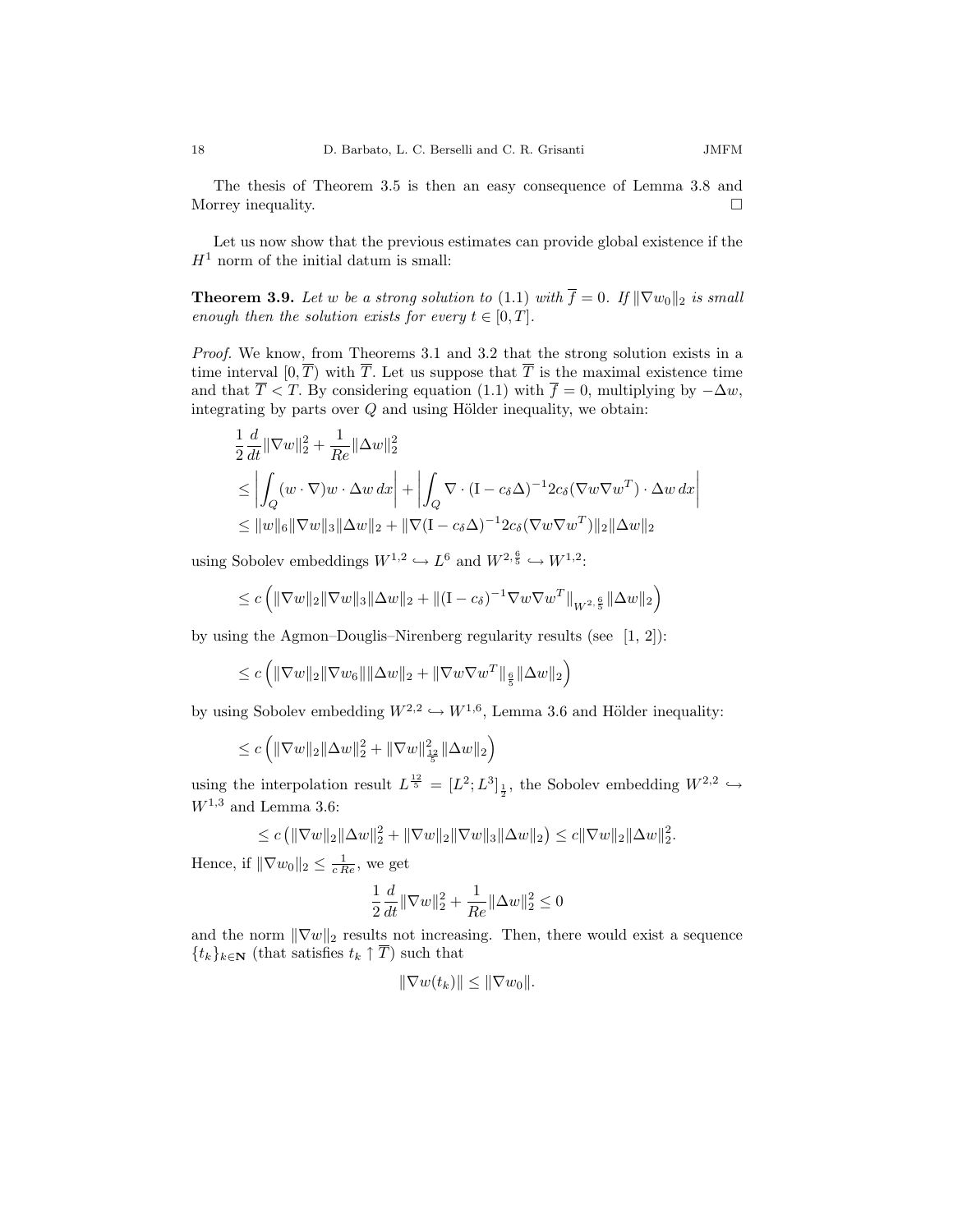Since  $w(t_k) \in H^1$ , by using Theorem 3.1 we may construct a solution  $\overline{w}$  with initial datum  $w(t_k)$  in a time interval  $[t_k, t_k + T^*)$ , where  $T^*$  depends on  $\|\nabla w_0\|$ , and  $Re$ . By using the uniqueness of such strong solution, we have  $w \equiv \overline{w}$  in  $[t_k, t_k + T^*).$ We may now select  $k_0 \in \mathbb{N}$  such that  $t_{k_0} + T^* > \overline{T}$  to contradict the assumption on the maximality of  $\overline{T}$ . This proves Theorem 3.9.

## 4. Some exact solutions for benchmarking

In this section we recall some classical results on explicit solutions to the Navier– Stokes equations and we show how these can lead to explicit solution to the Rational Large Eddy Simulation model (1.1), too. In particular, we want to point out that solutions that are periodic, and that share particular symmetries annihilate exactly the additional nonlinear term (1.3). This is the basic observation of this section. Most of the results that we will use can be found in the classical paper by Berker [6] and also in the celebrated book by Lamb [32], while recent (computationally oriented) results are those by Ross Ethier and Steinman [34]. To make formulæ of this section more readable, in this section we suppose that  $c_{\delta} := \delta^2/24 = 1$ . The reader can derive similar results for different values of the regularizing parameter δ. The positive constant Re denotes again the Reynolds number.

## 4.1. Planar flow

First we consider the classical stationary, planar flow

$$
u_1 = Ay^2 + By + C
$$
,  $u_2 \equiv 0$ ,  $p = \frac{2A}{Re}x + p_0$ , (4.1)

for arbitrary constants A, B,  $C \in \mathbb{R}$ . This leads to some well known solutions, as the Poiseuille flow (see Lamb [32]); or the flow over an inclined plane, with a free surface. The latter can be also used to design a device that allows to measure the kinematic viscosity of a given fluid, see Berker  $[6]$ , § 6. In the case of the above planar flow  $(4.1)$  the additional part of the stress tensor – the one coming from  $(1.3)$  – becomes

$$
2 \text{div} \, (\mathbf{I} - \Delta)^{-1} \begin{pmatrix} (2Ay + B)^2 & 0 \\ 0 & 0 \end{pmatrix}.
$$

In this case we did not specify appropriate boundary conditions for the inversion of the Laplace operator, yet, but if we consider the portion of a two dimensional channel

$$
\mathcal{C}:=\big\{(x,y):\ 0\leq x\leq L,-1\leq y\leq 1\big\},
$$

it could be natural to take the homogeneous Dirichlet boundary conditions on the solid walls  $y = \pm 1$ , while to impose a Neumann condition at the ends  $x = 0$ ,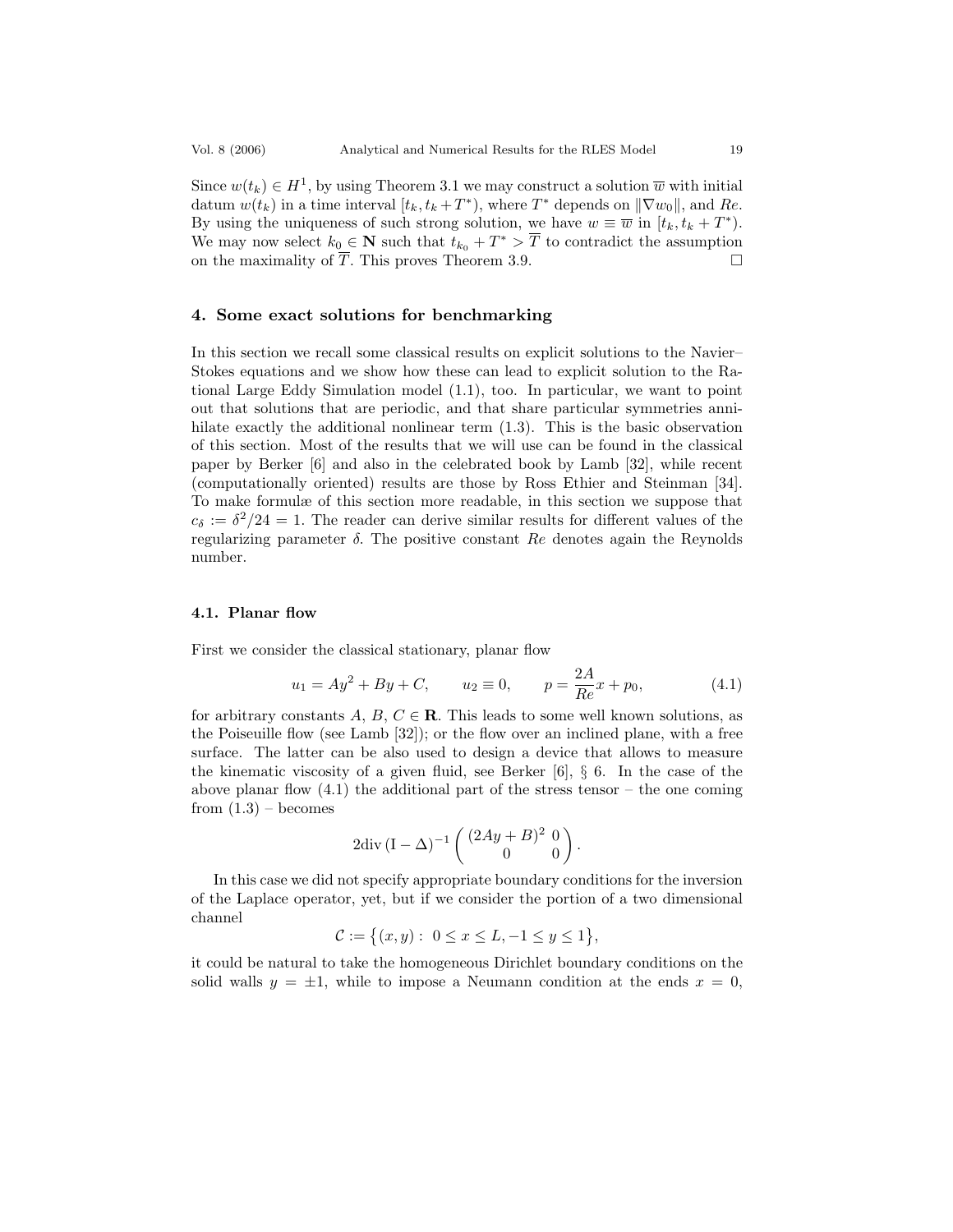$x = L$ . The first component of the solution is then

$$
u_1(y) = A(1 - y^2),
$$

while the second vanishes identically. In this case the inversion of the operator leads to the following tensor

$$
\operatorname{div}\left(\frac{8A + 4Ay^2 + C_1\sinh(y) + C_2\cosh(y)}{0}\right) \equiv \begin{pmatrix} 0\\0 \end{pmatrix}.
$$

In this particular case it is possible to make explicit calculations on the solution and to verify that it is independent of  $x$ . Since the solution is unique, we found the only solution to such problem. In this way we found that the Poiseuille flow could be an explicit solution also for the RLES model.

Note that the inversion with different boundary conditions can imply that the resulting function is no longer independent of  $x$ , and the above reasoning cannot work further.

#### 4.2. Taylor solutions

Regarding the two dimensional case, it is worth noting that there exists a wide class of explicit non-stationary solutions to the Navier–Stokes equations, called Taylor solutions [37]. These solutions are defined *via* the stream function  $\psi$  as follows

$$
u_1 = -\frac{\partial \psi}{\partial x_2}
$$
 and  $u_2 = \frac{\partial \psi}{\partial x_1}$ ,

where  $\psi$  satisfies

$$
\psi(x, y, t) = e^{kt/Re} F(x, y),
$$

with  $k$  an arbitrary constant (it will turn out to be an eigenvalue of the Laplacian), while  $F$  is a solution to the equation

$$
\Delta F = k F.
$$

Concerning this solution we have several interesting observations, see Berker [6], § 39 for further details:

- This is a non-stationary solution in which the current lines do not change their shape; furthermore, they coincide with the trajectories. At each point the direction of the velocity remains the same, while its modulus is not constant.
- Unsteady terms balance viscous terms in the momentum equation.
- The convective term can be expressed as a gradient of a scalar (the negative of the pressure).

The solution originally considered by Taylor is that corresponding to the following stream function:

$$
\psi(x,y,t) = A e^{-\frac{2\pi^2 t}{a^2 Re}} \cos\left(\frac{\pi x}{a}\right) \sin\left(\frac{\pi y}{a}\right).
$$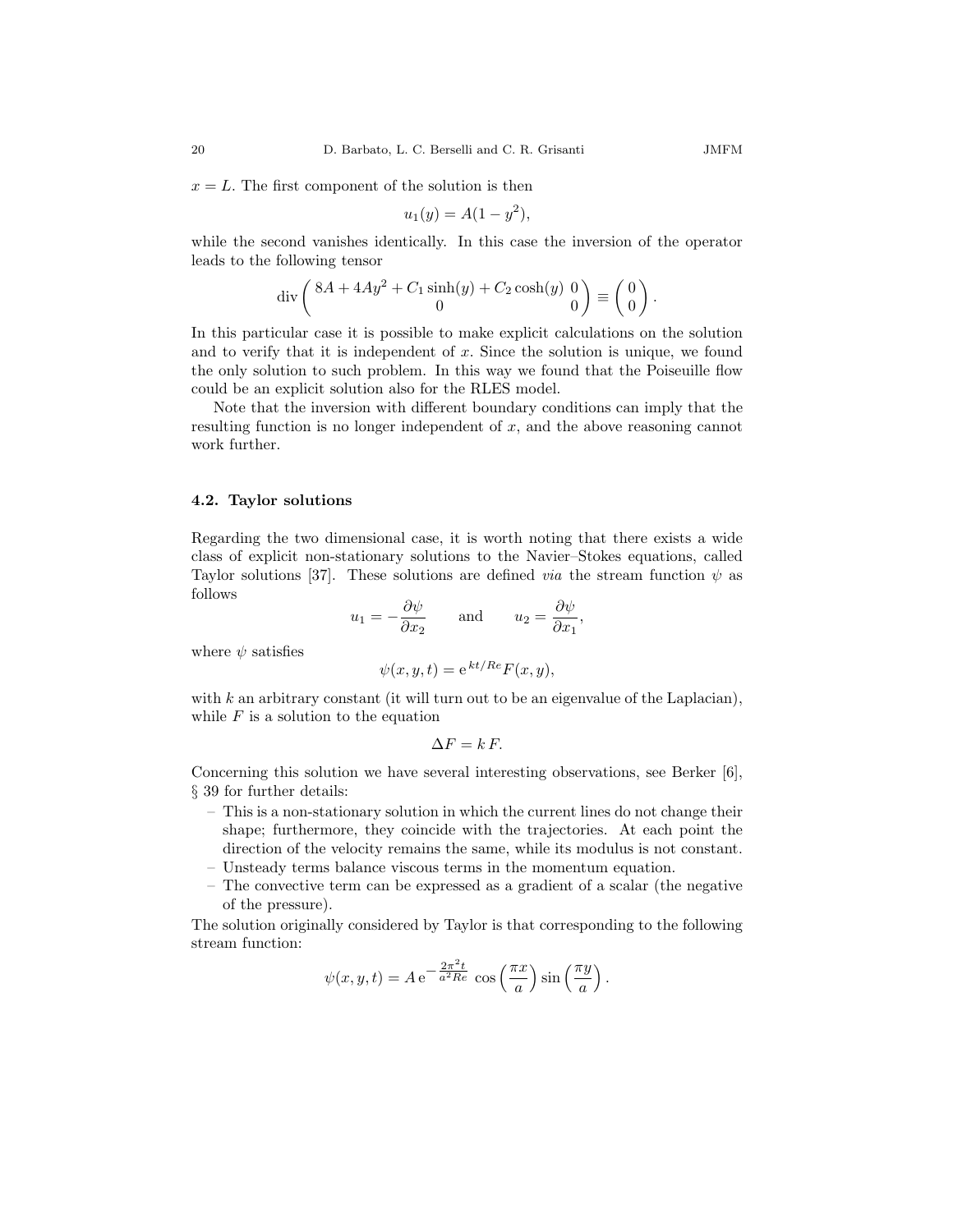This stream function, if  $a = A = 1$ , leads to the following exact solution:

$$
\begin{cases}\nu_1 = -\cos(\pi x)\sin(\pi y) e^{-2\pi^2 t/Re} \\
u_2 = \sin(\pi x)\cos(\pi y) e^{-2\pi^2 t/re} \\
p = -\frac{\cos(2\pi x)\sin(2\pi y)}{4} e^{-4\pi^2 t/Re}\n\end{cases}
$$
\n(4.2)

and this solution has been used as a benchmark in the well-known simulations performed by Kim and Moin [30].

We consider the above solution rewritten in a slightly different form:

$$
\begin{cases}\nu_1 = -\sin(\pi y) e^{-\pi^2 t/Re}, \nu_2 = \sin(\pi x) e^{-\pi^2 t/Re}, \np = -\cos(\pi x) \sin(\pi y) e^{-2\pi^2 t/Re}.\n\end{cases}
$$
\n(4.3)

The solution (4.3) can be obtained by the Taylor solution, after a rotation of angle  $\pi/4$ , an homothety of scale factor  $\sqrt{2}/2$ , and a translation of the origin. The two solution are essentially the same and they are solve the Navier–Stokes equations (1.1) in the square  $[0, 2] \times [0, 2]$ .

If we consider the above exact solution (4.3) to the Navier–Stokes equations, the additional stress tensor becomes:

$$
2\text{div}\,(I - \Delta)^{-1} \begin{pmatrix} \pi^2 \cos^2(\pi y) & 0 \\ 0 & 0 \end{pmatrix} e^{-4\pi^2 t/Re}.
$$

In this case the operator  $(I - \Delta)^{-1}$  has to be considered as supplemented with periodic boundary conditions. Resorting to the Fourier expansion we look for periodic functions  $\phi$ , such that  $\phi - \Delta \phi = f$  with  $f = \pi^2 \cos^2(\pi y)$ , or  $f = 0$ . Such solutions can be expressed in the following form

$$
\phi(x,y)=\sum_{l,m\in {\bf Z}^2}c_{lm}{\rm e}^{\,i\pi(lx+my)},
$$

and it is easy to see that the coefficients with  $l \neq 0$  must vanish, since the entries of the matrix do not depend on  $x$ . The terms corresponding to an identically zero right hand side must vanish for the same reasoning and stemming to the uniqueness of such solutions, we finally arrive at the following expression for the additional (turbulent stress tensor) term in (1.1):

$$
\operatorname{div}\left(\begin{array}{cc}\phi(y)\,\mathrm{e}^{\,-2\pi^2t/Re}&0\\0&0\end{array}\right)\equiv\left(\begin{array}{c}0\\0\end{array}\right).
$$

We have finally proved that (4.3) is a suitable solution to RLES model, too. It is easily computable and useful for benchmarking or debugging complex codes.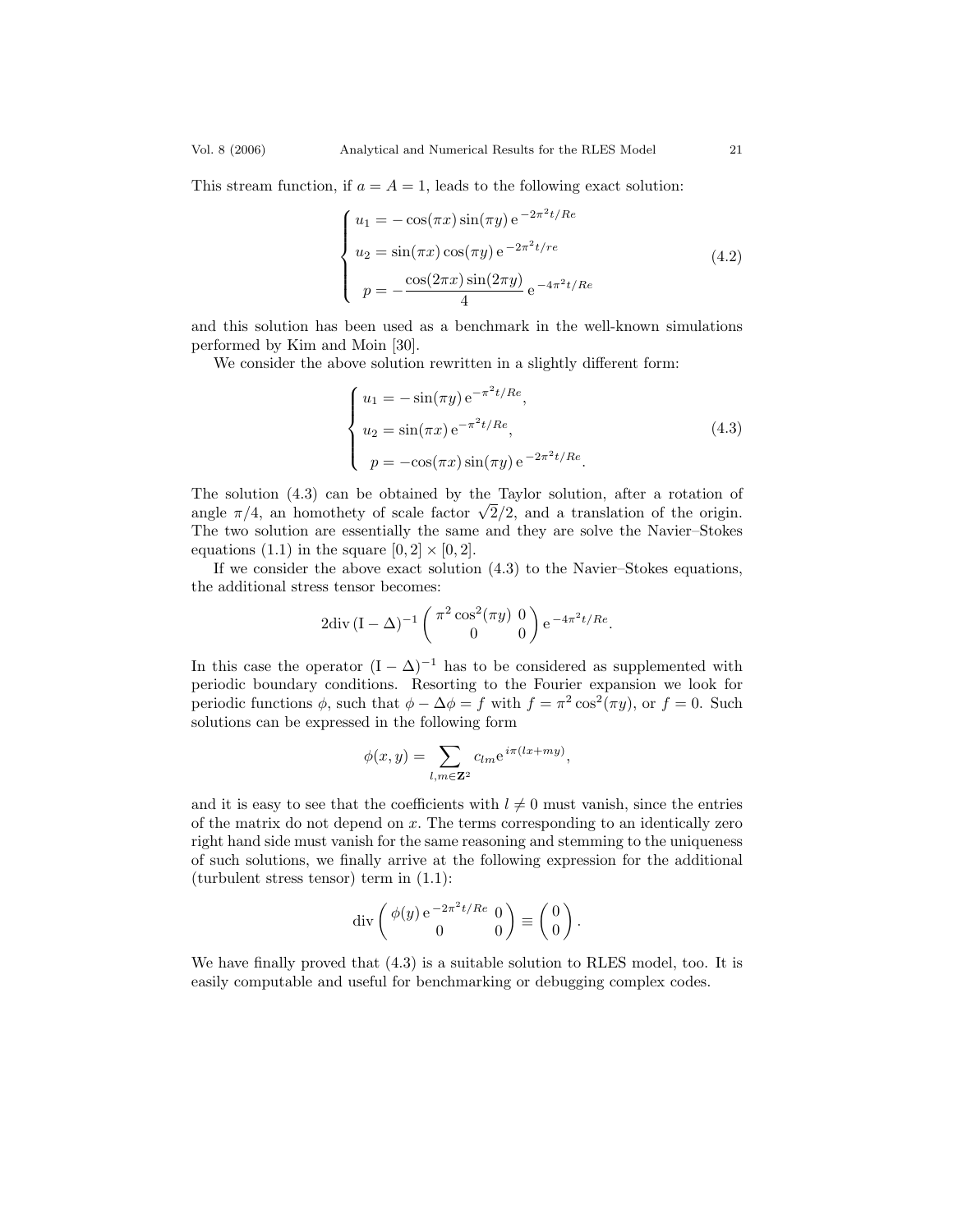#### 4.3. Three dimensional solutions

In this section, by using the same ideas of the previous one, we provide an explicit 3D solution for the RLES equation. The methods comes from the generalization of the Taylor solution given by Ross Ethier and Steinman [34]. The idea is to employ the same technique used by Taylor to produce a vector-valued generalization  $\Psi$  of the stream function, i.e., a vector field  $\Psi = (\Psi_{yz}, \Psi_{zx}, \Psi_{xy})$  such that:

$$
\Delta \Psi(x, y, z) = \lambda^2 \Psi(x, y, z).
$$

Then, the exact solution results the following

$$
u(x, y, z, t) = \mathbf{V}(x, y, z)T(t) = \nabla \times \Psi(x, y, z) e^{\lambda^2 t},
$$

where  $\lambda$  is a complex constant. The solution turns out to be expressed as follows

$$
\left\{ \begin{aligned} \Psi_{yz} &= f(y)g(z)h(x) \\ \Psi_{zx} &= f(z)g(x)h(y) \\ \Psi_{xy} &= f(x)g(y)h(z), \end{aligned} \right.
$$

with

$$
f'' = a^2 f
$$
,  $g'' = b^2 g$ ,  $h'' = c^2 h$ ,

and  $a^2 + b^2 + c^2 = \lambda^2$ . The flow obtained is a particular case of the generalized Beltrami flows (introduced by Beltrami [5]), i.e., flows such that

$$
\nabla \times \big( \mathbf{V} \times (\nabla \times \mathbf{V}) \big) = 0
$$

and consequently the term  $(\mathbf{V} \cdot \nabla) \mathbf{V}$  can be expressed as a gradient.

We also note that the 2D Taylor solution is recovered by setting  $\Psi_{yz} = \Psi_{zx} = 0$ and  $h = 1$ .

We consider a particular form of this generalized Beltrami flow, namely

$$
\begin{cases}\nu_1 = [A\sin(\pi z) + C\cos(\pi y)] e^{-\pi^2 t/Re} \\
u_2 = [B\sin(\pi x) + A\cos(\pi z)] e^{-\pi^2 t/Re} \\
u_3 = [C\sin(\pi y) + B\cos(\pi x)] e^{-\pi^2 t/Re} \\
p = -[BC\cos(\pi x)\sin(\pi y) + AB\sin(\pi x)\cos(\pi z) \\
&+ AC\sin(\pi z)\cos(\pi y)] e^{-2\pi^2 t/Re},\n\end{cases}
$$
\n(4.4)

where  $A, B$ , and  $C$  are arbitrary constants. Straightforward calculations show that (4.4) is an exact solution of the Navier–Stokes equations (1.2) and that it belongs to the class of Trkal flows (see Berker [6], § 50), i.e., flows such that

$$
\exists c \in \mathbf{R} : \qquad \nabla \times u = c u.
$$

(In this particular case  $c = 1$ .)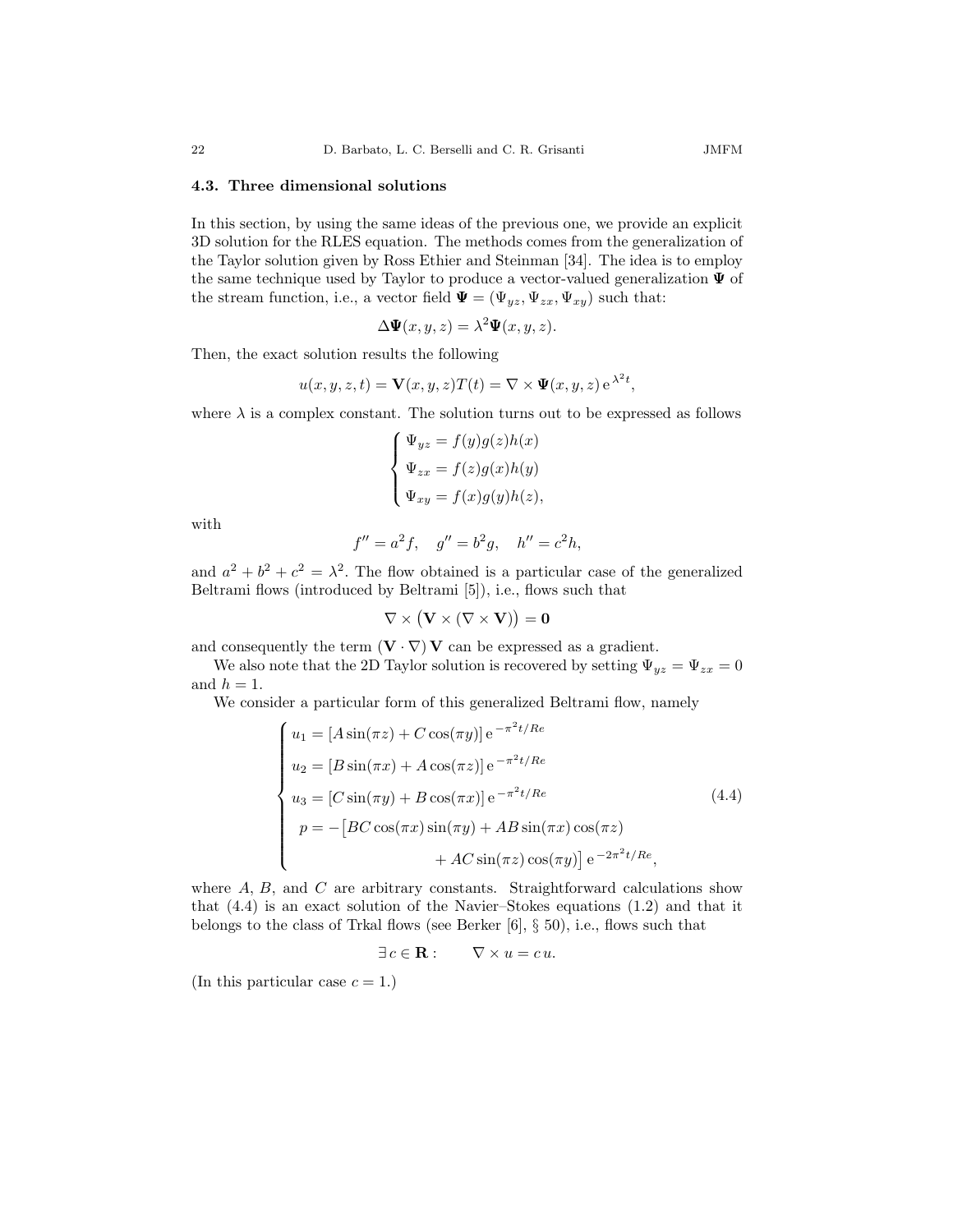Velocity is not constant in time, but the current lines coincide with trajectories, for (4.4), too. The qualitative behavior is similar to that of Taylor solutions. The main difference is that in Taylor solutions, the vorticity is perpendicular to the velocity, while in Trkal solutions the vorticity is aligned with the velocity field.

The flow (4.4) turns out to be the viscous unsteady counterpart of the ABC-Arnol'd–Beltrami–Childress flow (see [4] and [11]) that has been introduced to study the instabilities and the possible singularities of the solutions to the Euler equations.

Explicit calculations for the "turbulent part" of the stress tensor show that

$$
\operatorname{div} (\mathbf{I} - \Delta)^{-1} \left( \nabla u \nabla u^T \right) \equiv \begin{pmatrix} 0 \\ 0 \\ 0 \end{pmatrix} . \tag{4.5}
$$

The calculation are similar to those given in the 2D case. If  $i = 1, 2, 3$  and  $x_1 = x$ ,  $x_2 = y, x_3 = z$ , then, for  $i, j = 1, 2, 3$ :

$$
(\nabla u \nabla u^T)_{i,j} = F_{ij}(x_k) e^{-2\pi^2 t/Re}, \text{ with } k \neq i.
$$

 $(F_{ii}(x_k)$  denotes a generic function only of  $x_k$ .) Again, the fact that the solution of the problem with the inverse of I –  $\Delta$  must be found in the space of periodic functions, allows us to show  $(4.5)$ . This implies that  $(4.4)$  is an explicit solution to the 3D RLES equations, too.

Remark 4.1. The classes of exact solutions we have found are also exact solutions to the Gradient model (2.2). The same explicit calculations, without the inversion of the Laplacian, show how (4.3) and (4.4) are also exact solution to (2.2).

## 5. Results of some numerical experiments

In this section we show the results of some numerical experiments we performed. We studied the problem in the space periodic setting and consequently we used the pure Fourier–Galerkin method.

## 5.1. The numerical method

The approximate solution is obtained by discretization of the space variable with periodic functions, i.e., we look for solutions in the following form

$$
u = \sum_{k \in \mathbf{Z}^2} c_k e^{\frac{2i\pi k \cdot x}{\mathcal{L}}}, \qquad \overline{c}_k = c_{-k}, \quad c_0 = 0, \quad k \cdot c_k = 0
$$

and we consider a truncation of this vector field. Let the operator  $P<sup>m</sup>$  denotes the orthogonal projection in the subspace generated by the functions  $\{e^{\frac{2i\pi k \cdot x}{\mathcal{L}}}\}_{|k| \leq m}$ ,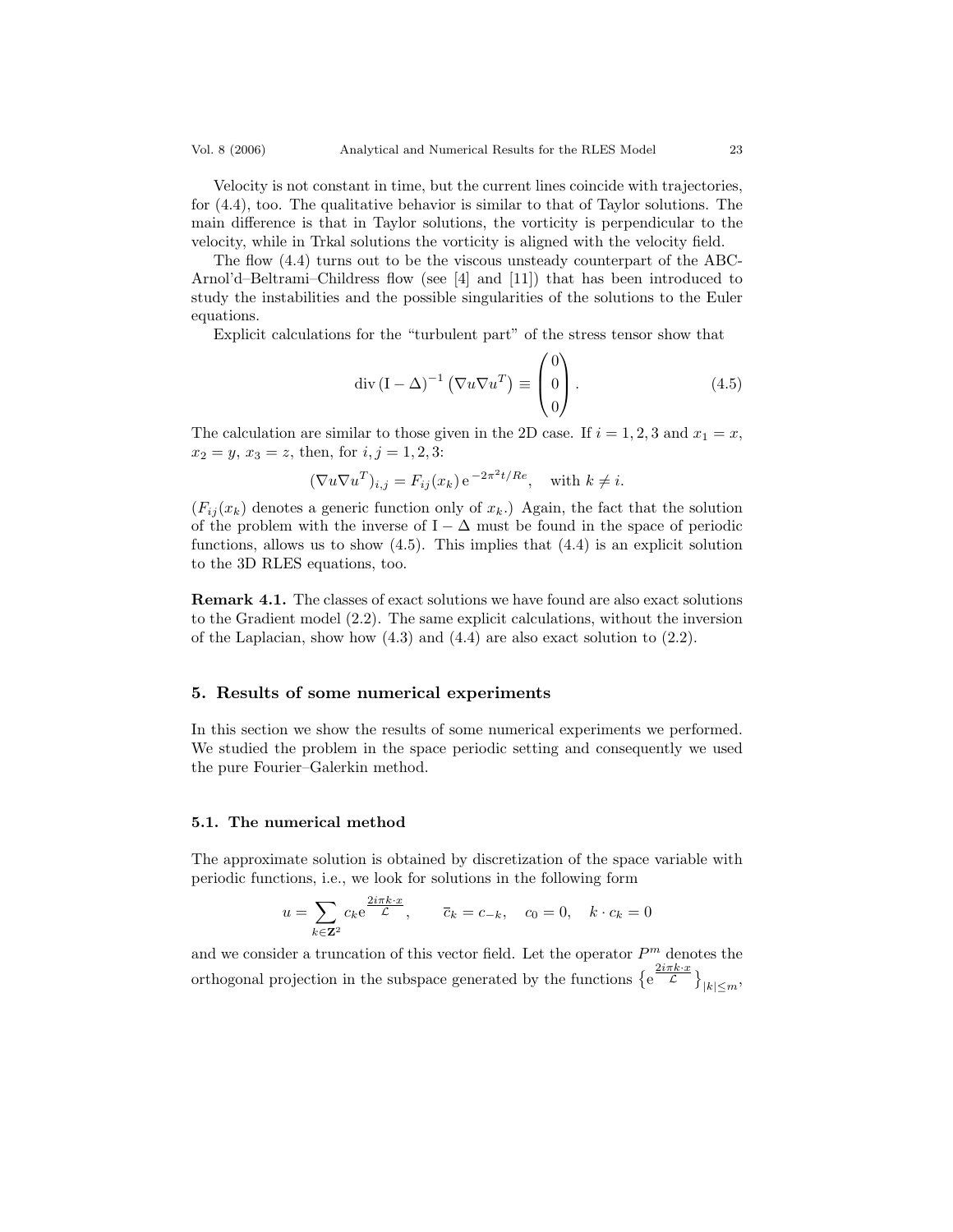with  $|k| = \max k_i$ . By considering a proper variational formulation, we solve the following system of ordinary differential equations

$$
\begin{cases}\n\frac{\partial w^m}{\partial t} + \nabla q^m + P^m (\nabla \cdot (w \otimes w)) - \frac{1}{Re} \Delta w^m \\
+ P^m \left\{ \nabla \cdot \left( \mathbf{I} - \frac{\delta^2}{24} \Delta \right)^{-1} \left[ \frac{\delta^2}{12} \nabla w \nabla w^T \right] \right\} = P^m \overline{f}, \\
\nabla \cdot w^m = 0, \\
w^m(x, 0) = P^m w^0(x),\n\end{cases}
$$

where  $w^m$  denotes the truncation of w at the level m. To discretize the time variable we use an explicit Adams–Bashfort two-step method, see for instance Iserles [26], § 2. We use it in conjunction with a small enough temporal step, to obtain stability of the method.

The codes were run over a multi-processor PentiumIII CPU with the standard glibc libraries and the maximum number of Fourier modes we were allowed to consider was  $64^2$ ; with these inputs we could get a reasonable computational time, at moderate Reynolds numbers.

We were mainly interested in the calculation of the kinetic energy, to compare the decreasing behavior expected by the solution of the Navier–Stokes equations (1.2) (in the case of a vanishing external force) with unknown one of the kinetic energy of the solutions to the RLES model  $(1.1)$ . In fact, this model may allow backscatter of energy, improving performances of eddy viscosity models, see Fischer and Iliescu [24].

In this periodic setting the inversion of the operator

$$
\left(I-\frac{\delta^2}{24}\Delta\right)
$$

is particularly simple, since it turns out to be an algebraic operation, when performed in the Fourier space. This is why we think that the RLES model may well perform with spectral methods. The implementation of more sophisticated spectral methods will be the object of a future paper. The results of this paper are not conclusive, but of interest for the study of flows that are simple, though not laminar. Again, we furnish test cases that can be employed to debug complex fully 3D codes.

#### 5.2. Some test cases with a vanishing external force

We considered a zero external force, and we took as initial datum a function that is similar to the exact solutions we introduced in the previous section. The initial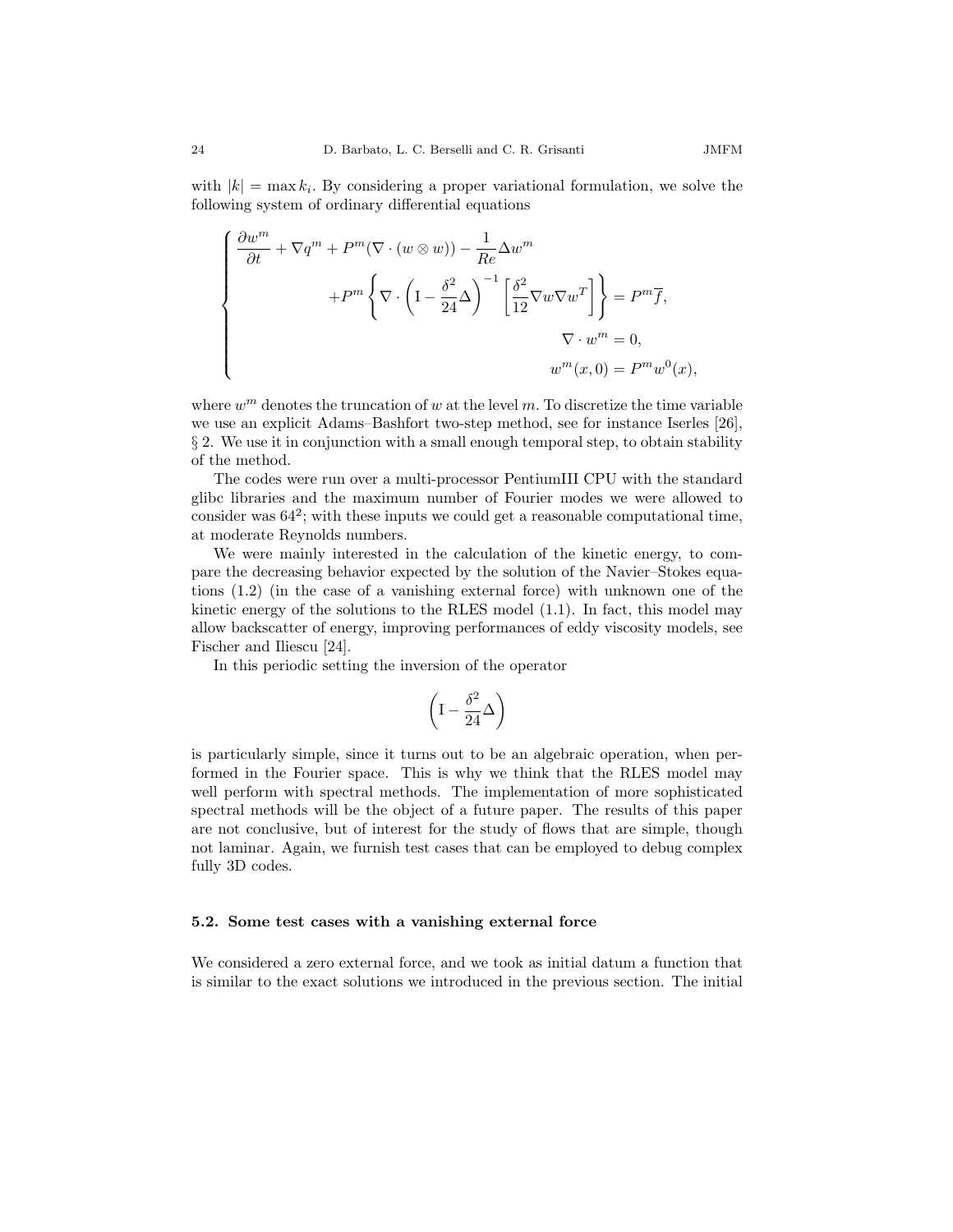datum we considered is (after projection by means of  $P<sup>m</sup>$ ) the following

$$
u := \begin{cases} u_1 = \cos(2\pi(y + \cos(2\pi y)) + \cos(2\pi y)) \\ u_2 = \sin(2\pi x). \end{cases}
$$

In fact, note that if we remove in  $u_1$  the first entry (cf. (4.3) at  $t = 0$ ) we have one of the exact solutions introduced in the previous section. The term we added is smooth and periodic, but its Fourier development is not trivial since it has an infinite number of non-vanishing terms.

We considered the problem with different Reynolds numbers, but in any case we used moderated ones. To have stability of the numerical solutions we could not really study turbulent flows and this is outside the scope of the present paper.



The analysis of flows with very high Reynolds numbers would require too big computational efforts and we are interested to see how the RLES model performs in some special and simple situations. See also Berselli [7] for different perspectives in the numerical treatment of some LES methods.

We mainly focused on the behavior of the kinetic energy of the solution, with respect to the averaging parameter δ. Figure 1 shows the effect of a moderate δ. We note that the "optimal" value for  $\delta$  is about 1/10, since in this case the mesh size and the scale of the filter almost coincide. In this case the behavior of the energy is very similar to that of the Navier–Stokes equations.

If we choose a too big value for  $\delta$  we see that – after some transient – the energy decreases, provided the Reynolds number is not too high. We can see that if the Reynolds number is not too high, then the effect of the added term seems not to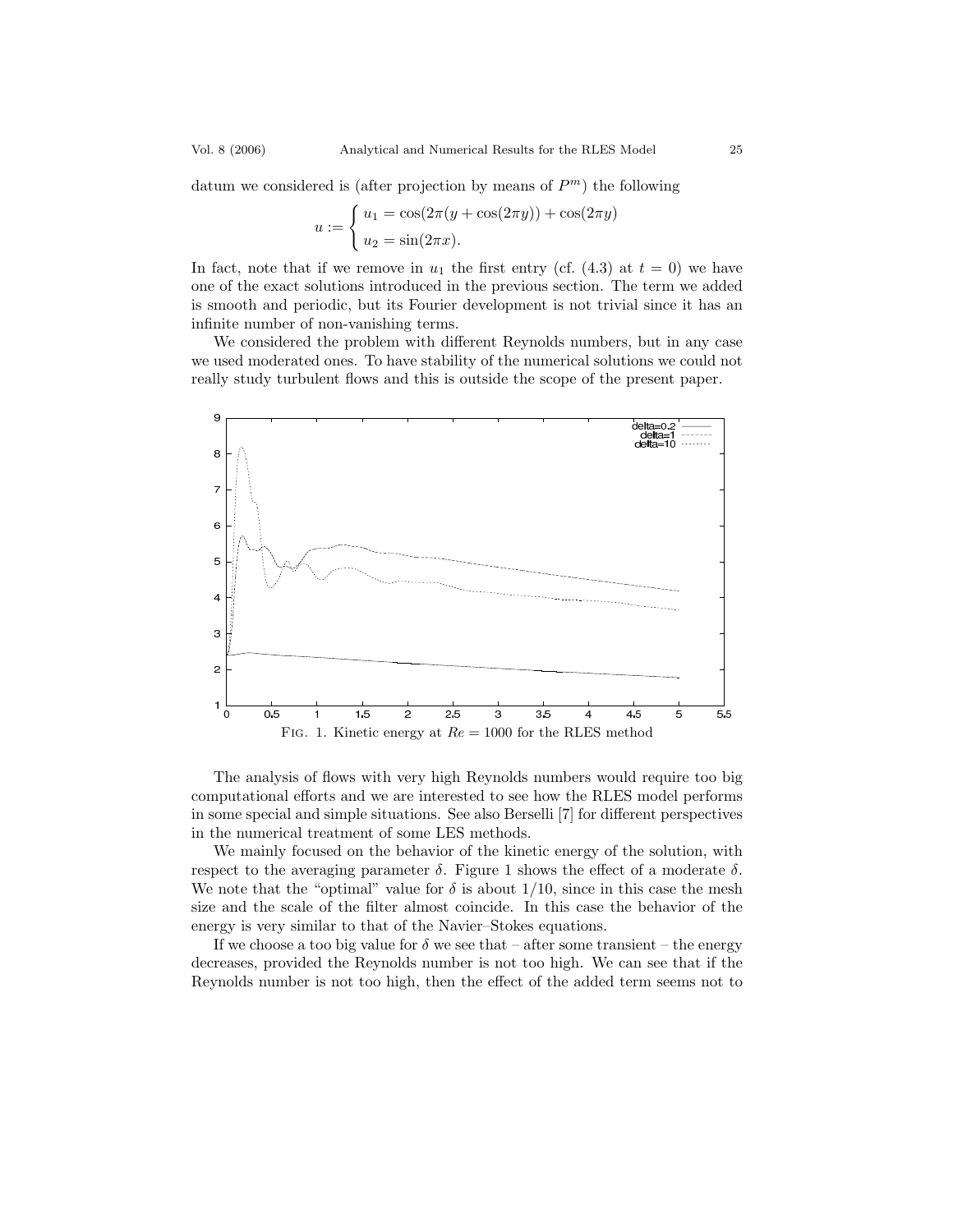

FIG. 2. 2D Taylor velocity field, computed with RLES model,  $t = 1$  sec

Another test we performed is that starting with

$$
\begin{cases}\n u_1 = -\cos(\pi x)\sin(\pi y) \\
 u_2 = \sin(\pi x)\cos(\pi y)\n\end{cases}
$$

as initial datum (it is  $(4.2)$  at  $t = 0$ ). In this case the RLES model produces a field that is very close to the exact 2D Taylor solution: the velocity goes to zero while the streamlines remain essentially the same during all the computational time, as shown in Fig. 2.

#### 5.2.1. Comparison with the Gradient model

To compare the RLES model with the Gradient model, we implemented the same algorithm, by running almost the same code (obviously without the inversion of I –  $\Delta$ ) on the Gradient model (2.2) to see if the solutions obtained with this method are less stable, as reported in several references, see for instance Coletti [13] and Iliescu et al. [25]. In particular, we observed finite-time blow up for the kinetic energy, if a strong stabilization is not added.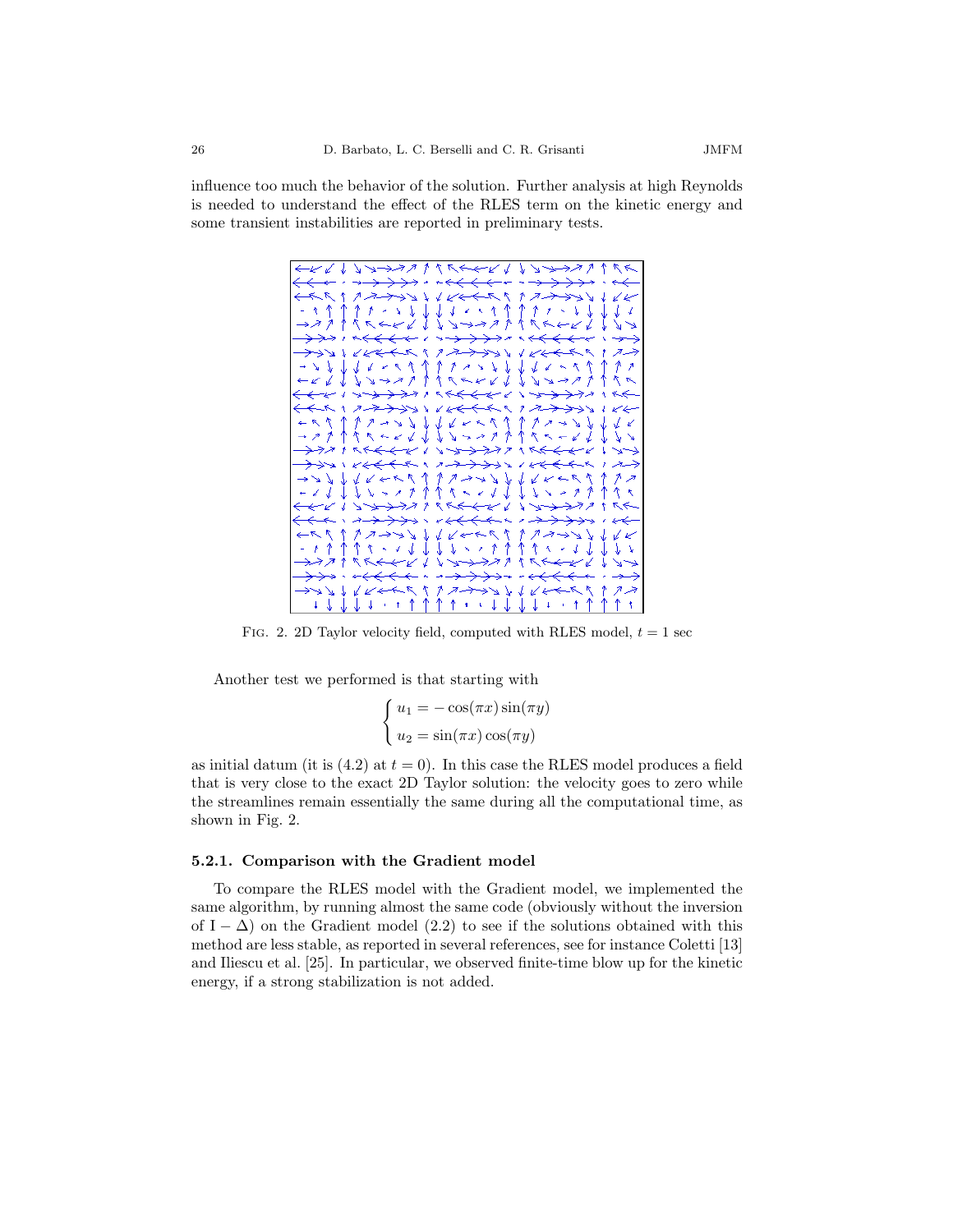We also performed some simulations by starting with the 2D-Taylor solution (4.2). In the case of the RLES we have seen that this solution is recovered very well. On the other hand the Gradient model produces very big instabilities and the vorticity, instead of being confined in an array of vortices, seems to spread out all over the computational domain. Even when the kinetic energy remains bounded, the solution that is calculated is very far from the exact one. We believe that this is due to nonlinear instability of the Gradient model. We can see the result of our computations, where we plotted the streamlines, and also the value of the vorticity.

In Figures 3 and 4 we plotted respectively the following data:

upper left: velocity field upper right: vorticity level sets

lower left: streamlines lower right: vorticity.



FIG. 3. Gradient model,  $Re = 1000, t = 0.056$  s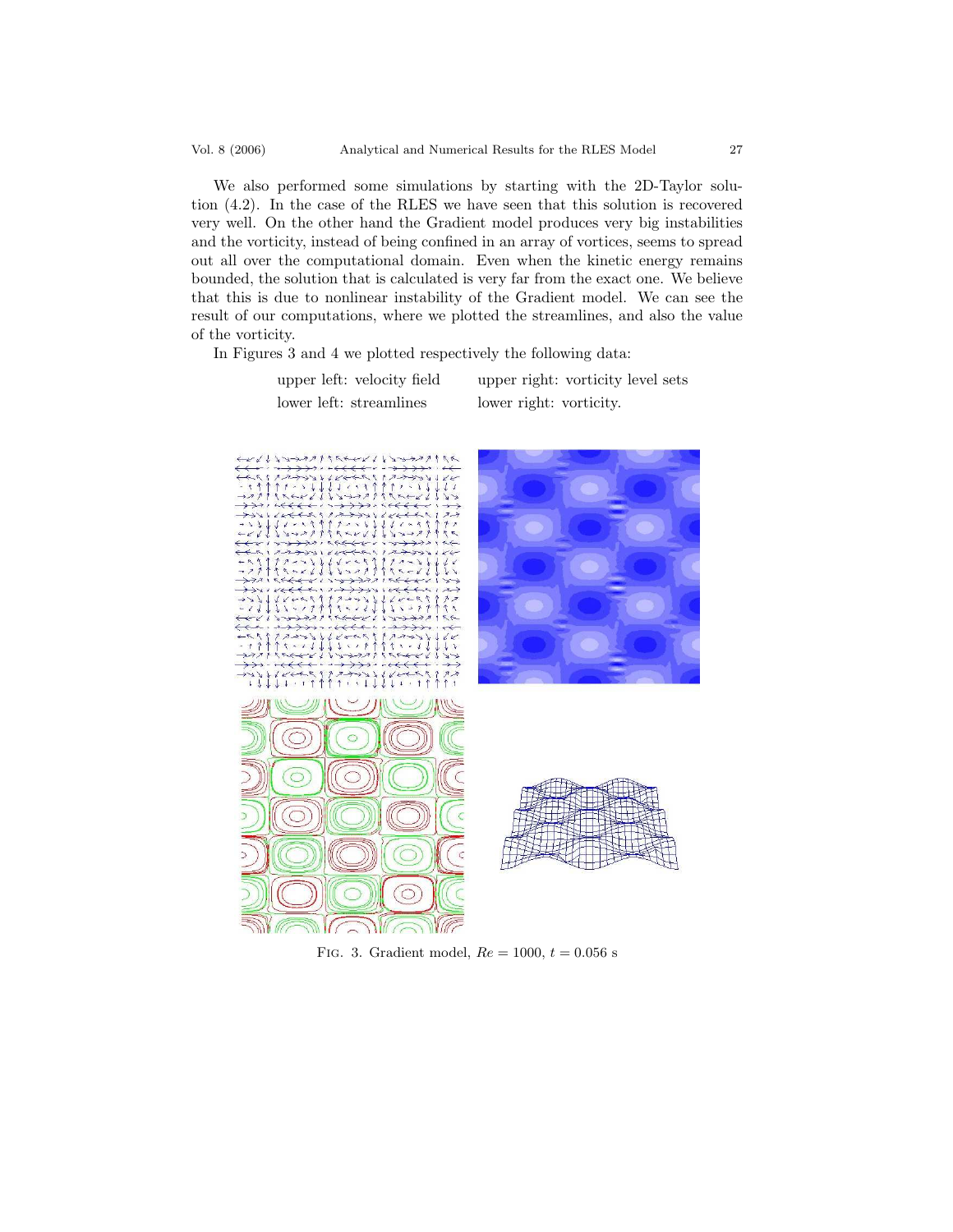

FIG. 4. Gradient model,  $Re = 1000$ ,  $t = 0.062$  s

## 5.3. A test case with external forcing

We also tested the RLES model with an external force. In this case the solution is driven by the force to a stationary solution. We run our code on the following test case: consider the equations with a vanishing initial datum, but with an external force  $f$  concentrated in two balls

$$
B_i = \left\{ (x, y) \in [0, 1]^2 : \sqrt{(x - P_{ix})^2 + (y - P_{iy})^2} < \frac{1}{8} \right\},\
$$

where

$$
\underline{P_i} := (P_{ix}, P_{iy}) = \left(\frac{1}{2} + \frac{1}{4}\cos(0.7), \frac{1}{2} + (-1)^{i+1}\frac{1}{4}\sin(0.7)\right).
$$

If we denote by  $(r_i, \phi_i)$  the polar coordinates with origin in  $P_i$ , inside the ball  $B_i$ we have the force

$$
f_i(r_i, \phi_i) = (f_{r_i}, f_{\phi_i})^T = (0, f_{\phi_i})^T, \tag{5.1}
$$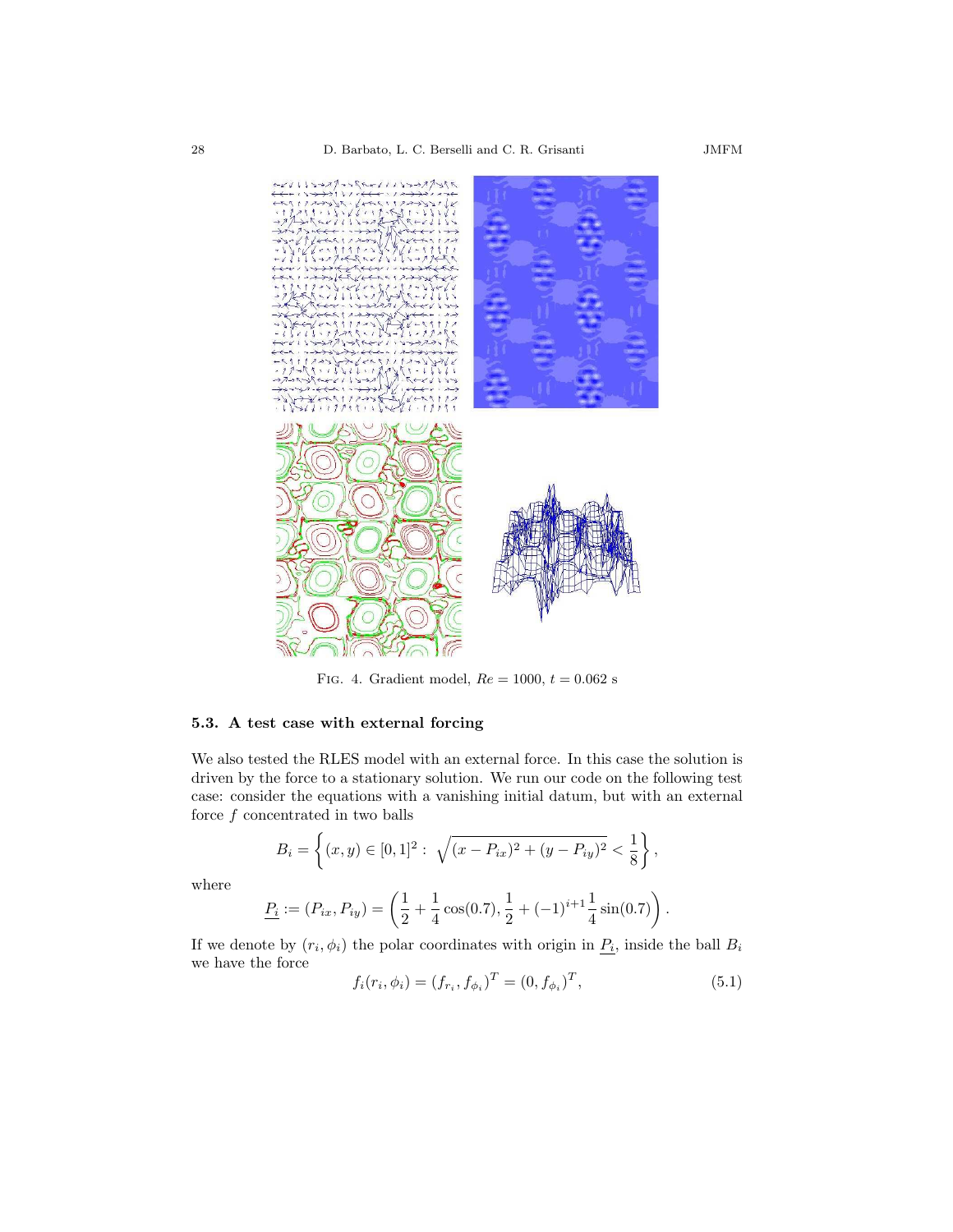where

$$
f_{\phi_i} := \frac{(-1)^{i+1}}{8r_i} \int_0^{r_i} \rho (1 + \cos(4\rho))^2 d\rho.
$$
 (5.2)

The force  $f : [0,1]^2 \to \mathbf{R}^2$  we shall consider is then the following: if  $f_i$  denotes the function defined by  $(5.1)$ – $(5.2)$ , then

$$
f := \begin{cases} f_1 & \text{ in } B_1, \\ f_2 & \text{ in } B_2, \\ 0 & \text{ otherwise.} \end{cases}
$$

In each ball the force has no components in the radial direction, but is always directed in the tangential direction. Consequently the force drives the flow to rotate around the points  $P_i$ , to generate two big vortices. This behavior is confirmed by our simulation, and we also compared the solution, with that one obtained from the Navier–Stokes equations, i.e., by setting  $\delta = 0$ .



FIG. 5. Streamlines at  $Re = 1000, \delta = 0$ 

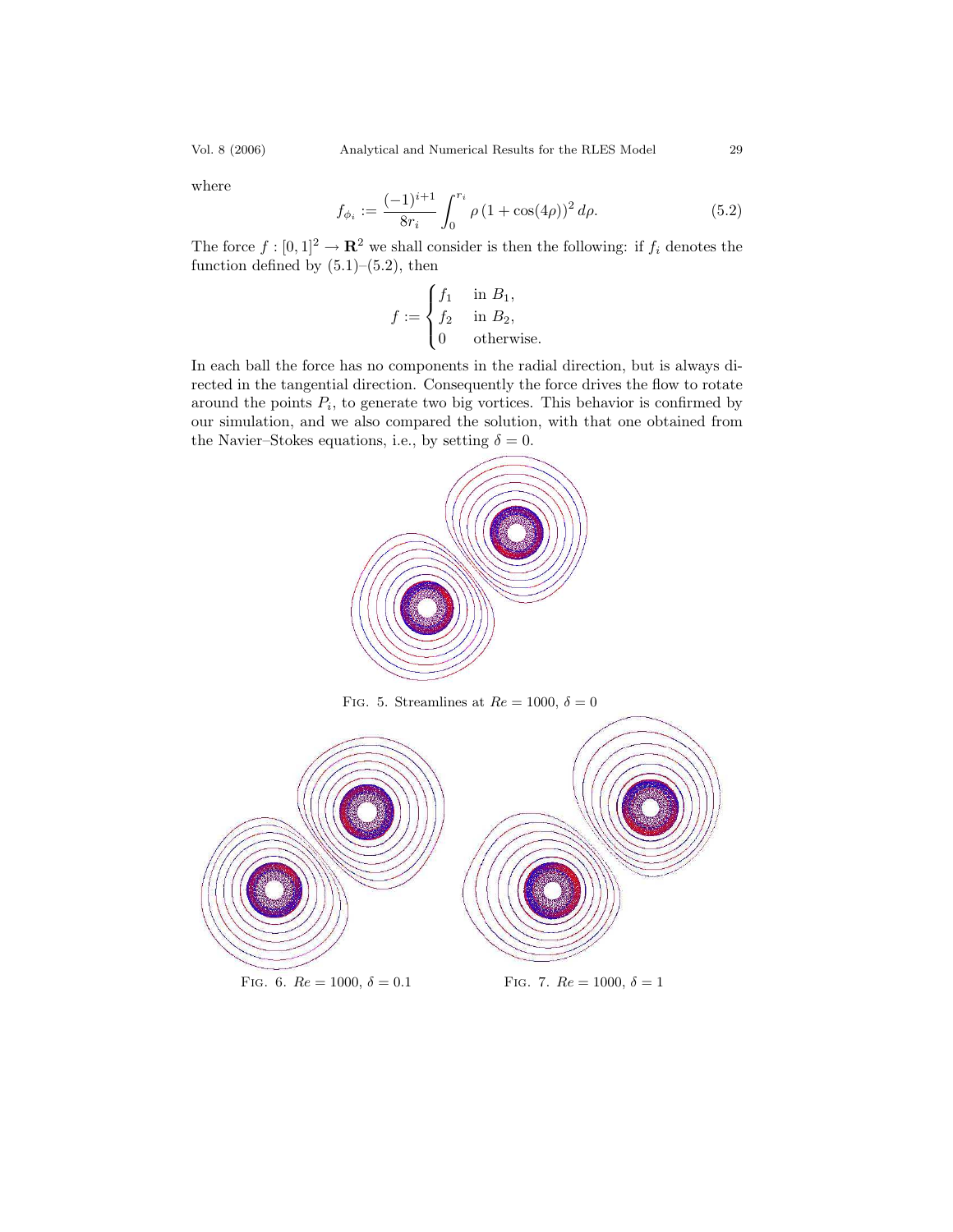## References

- [1] S. Agmon, A. Douglis and L. Nirenberg, Estimates near the boundary for solutions of elliptic partial differential equations satisfying general boundary conditions. I, Comm. Pure Appl. Math. 12 (1959), 623–727.
- [2] S. AGMON, A. DOUGLIS and L. NIRENBERG, Estimates near the boundary for solutions of elliptic partial differential equations satisfying general boundary conditions. II, Comm. Pure Appl. Math. 17 (1964), 35–92.
- [3] A. A. ALDAMA, Filtering techniques for turbulent flow simulation, Springer-Verlag, Berlin, 1990.
- [4] V. ARNOL'D, Sur la topologie des écoulements stationnaires des fluides parfaits, C. R. Acad. Sci. Paris 261 (1965), 17-20.
- [5] E. Beltrami, Sui principii fondamentali dell'idrodinamica razionale, Mem. dell'Accad. Scienze Bologna (1873), 394.
- [6] R. BERKER, Intégration des équations du mouvement d'un fluide visqueux incompressible, in: Handbuch der Physik, Bd. VIII/2, Springer, Berlin, 1963, pp. 1–384.
- [7] L. C. Berselli, On the large eddy simulation of the Taylor–Green vortex, J. Math. Fluid Mech. 7 (2005), S164–S191.
- [8] L. C. BERSELLI, G. P. GALDI, T. ILIESCU and W. J. LAYTON, Mathematical analysis for the rational large eddy simulation model, Math. Models Methods Appl. Sci. 12 (2002), 1–22.
- [9] L. C. Berselli and C. R. Grisanti, On the consistency of the rational large eddy simulation model, Comput. Vis. Sci. 6 (2004), 75–82.
- [10] L. C. Berselli and T. Iliescu, A higher order subfilter-scale model for large eddy simulation, J. Comput. Appl. Math. 159 (2003), 411–430.
- [11] S. Childress, New Solutions of the kinematics dynamo problem, J. Math. Phys. 11 (1970), 3063–3076.
- [12] P. COLETTI, A global existence theorem for large eddy simulation turbulence model, Math. Models Methods Appl. Sci. 7 (1997), 579–591.
- [13] P. COLETTI, Analytical and numerical results for  $k-\epsilon$  and large eddy simulation turbulence models, Phd thesis, UTM PhDTS 17, Università di Trento, Italy, 1998.
- [14] G.-H. COTTET, D. JIROVEANU and B. MICHAUX, Vorticity dynamics and turbulence models for Large-Eddy Simulations, M2AN Math. Model. Numer. Anal. 37 (2003), 187–207.
- [15] A. Dunca, V. John and W. J. Layton, The commutation error of space averaged Navier– Stokes equations on a bounded domain, in: Contributions to current challenges in mathematical fluid mechanics, 53–78, Adv. Math. Fluid Mech. Birkhäuser, Basel, 2004.
- [16] C. FOIAS, D. D. HOLM and E. S. TITI, The Navier–Stokes-alpha model of fluid turbulence, Phys. D 152/153 (2001), 505–519, Advances in nonlinear mathematics and science.
- [17] G. P. GALDI and W. J. LAYTON, Approximation of the larger eddies in fluid motions. II. A model for space-filtered flow, Math. Models Methods Appl. Sci. 10 (2000), 343–350.
- [18] B. J. Geurts, Elements of Direct and Large-Eddy Simulation, R. T. Edwards, Inc., 2003. [19] T. J. R. HUGHES, L. MAZZEI, D. D. HOLM, J. E. MARSDEN and T. S. RATIU, Euler–Poincaré
- models of ideal fluids with nonlinear dispersion, Phys. Rev. Lett. 80 (1998), 4173–4176. [20] T. J. R. Hughes, L. Mazzei and K. E. Jansen, Large eddy simulation and the variational multiscale method, Comput. Visual. Sci. 3 (2000), 47–59.
- [21] T. Iliescu, Large eddy simulation for turbulent flows, Ph.D. thesis, Department of Mathematics, Pittsburgh University, Pittsburgh, PA, 2000.
- [22] T. ILIESCU and P. FISCHER, A 3d channel flow simulation at  $Re<sub>\tau</sub> = 180$  using a rational LES model, in: L. Sakell, C. Liu and T. Beutner (eds.), Proceedings of Third AFOSR International Conference on DNS/LES, 283–290, 2001.
- [23] T. Iliescu and P. Fischer, Large eddy simulation of turbulent channel flows by the rational LES model, Phys. Fluids 15 (2003), 3036–3047.
- [24] T. ILIESCU and P. FISCHER, Backscatter in the Rational LES model, Comput. & Fluids 35 (2004), 783–790.
- [25] T. ILIESCU, V. JOHN, W. J. LAYTON, G. MATTHIES and L. TOBISKA, A numerical study of a class of LES models, Int. J. Comput. Fluid. Dyn. 17 (2003), 75–85.